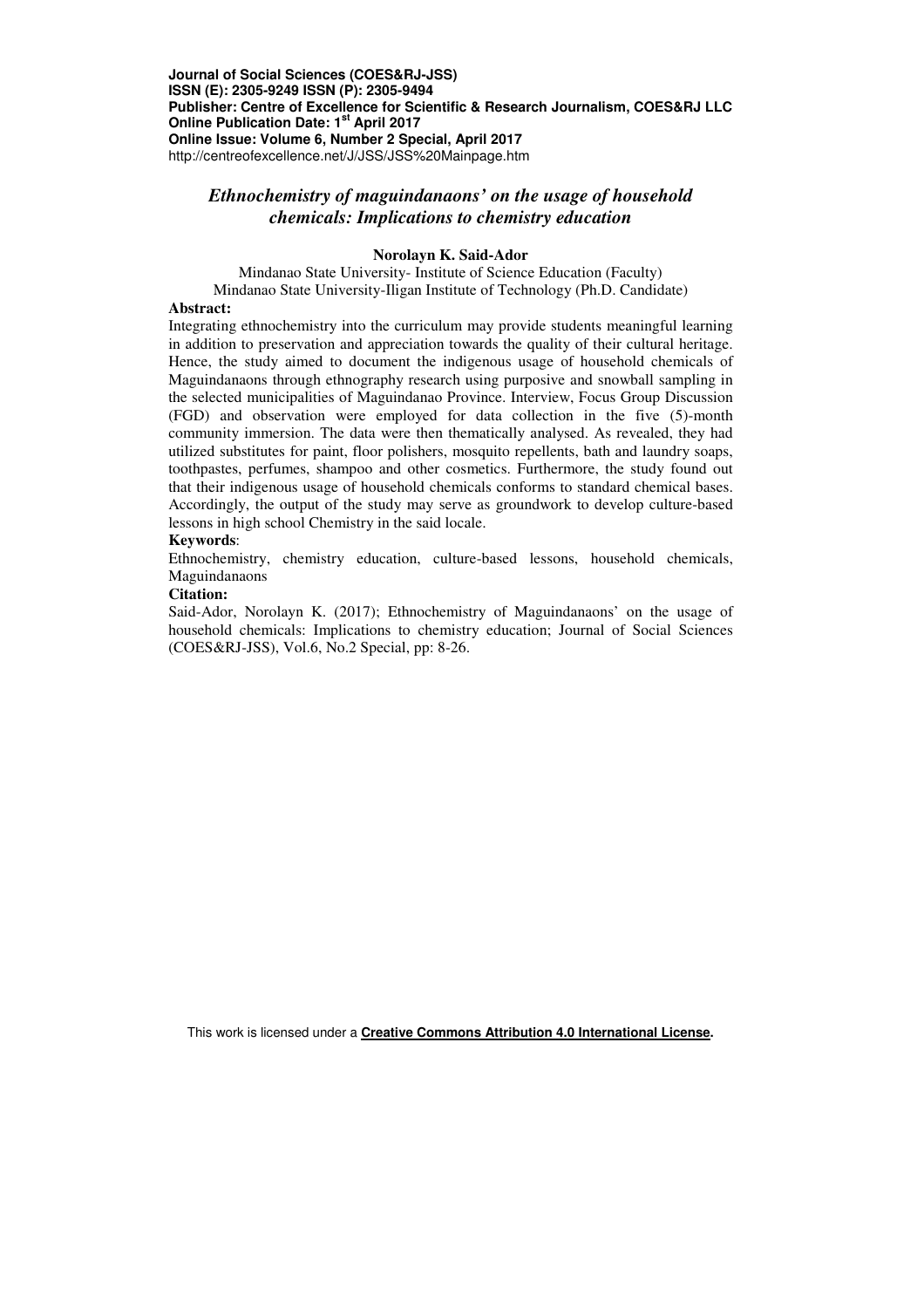## **Journal of Social Sciences (COES&RJ-JSS), 6(2) Special, pp. 8-26**

#### **Introduction**

Science educators continually quest for curriculum reforms to innovate the quality of education in the Philippines. This may serve as a challenge and even opportunity to explore and study all possible contributory factors affecting the performance of the students specifically those coming from the indigenous groups and other ethnic minorities. Maguindanaon is one of ethno-linguistic groups embracing an Islamic religion and majority of them occupy the Autonomous Region in Muslim Mindanao (ARMM) particularly Maguindanao Province.

Mangasakan (2007) performed a study on the status of high school chemistry teaching in Cotabato City, a former capital of Maguindanao Province. She found out that majority of the students had low achievement rating for the past years. There was a decrease in the academic performance of the city high school chemistry students. Besides, many chemistry teachers at the secondary level felt that students encountered difficulty in learning the basic chemistry concepts and principles. The students performed poorly in their periodical exams, lab works, and other classroom activities. Such finding is apart from some of the worse statistics indicating the poor performance of ARMM students in different assessments (NSO, 2008). And one of the barriers to quality education for Muslim learners is cultural insensitivity. Their needs are neglected and the contents of their books are not fit for them (SEAMEO, 2007).

With the foregoing dilemma, educators of the country have recurrently sought possible solutions to alleviate the condition. As a matter of fact, researches were already conducted to provide insights on how to confront the continuing low performance of the students in the country. Specifically, common assertion shows that students learn best when they can build on past experiences relevant to them and have direct "hands-on" involvement as well as construct their own knowledge. In view of that, science curriculum ought to be situated in the context of students' lives by addressing their cultural heritage as substance of scientific inquiry or explanation so that their attitude towards science tends to improve their academic performance. Furthermore, the acceptance of cultural knowledge and cultural differences leads to flexibility and innovation necessary for effective teaching and efficient learning. Learning becomes a meaningful engagement if it takes account of the learners' habitus (Shiza, 2005).

Likewise, the Department of Education (DepEd) has been committed to make education inclusive by adopting the National Indigenous Peoples Educational Policy Framework. It primarily aims to craft education culture-responsive (EFA, 2016). Moreover, the United States Agency for International Development (USAID, 2007) emphasized that it is imperative forteachers in public schools in Muslim communities to be oriented as well as be trainedfor cultural diversity, with particular focus on understanding the Muslim culture. Accordingly, the researcher was impelled to probe the ethnochemistry of Maguindanaons with respect to their indigenous usage of household chemicals. Household chemicals are chemicals typically found in household used for cleaning and general hygiene as well as coloring, pest and insect control. On the other side, ethnochemistry describes the chemical ideas and practices of a given culture (Singh & Chibuye, 2016). Moreover, this study is anchored on the psychological and pedagogical roots with contextual basis. This may encompass constructivism (both cognitive and social) and situated learning.

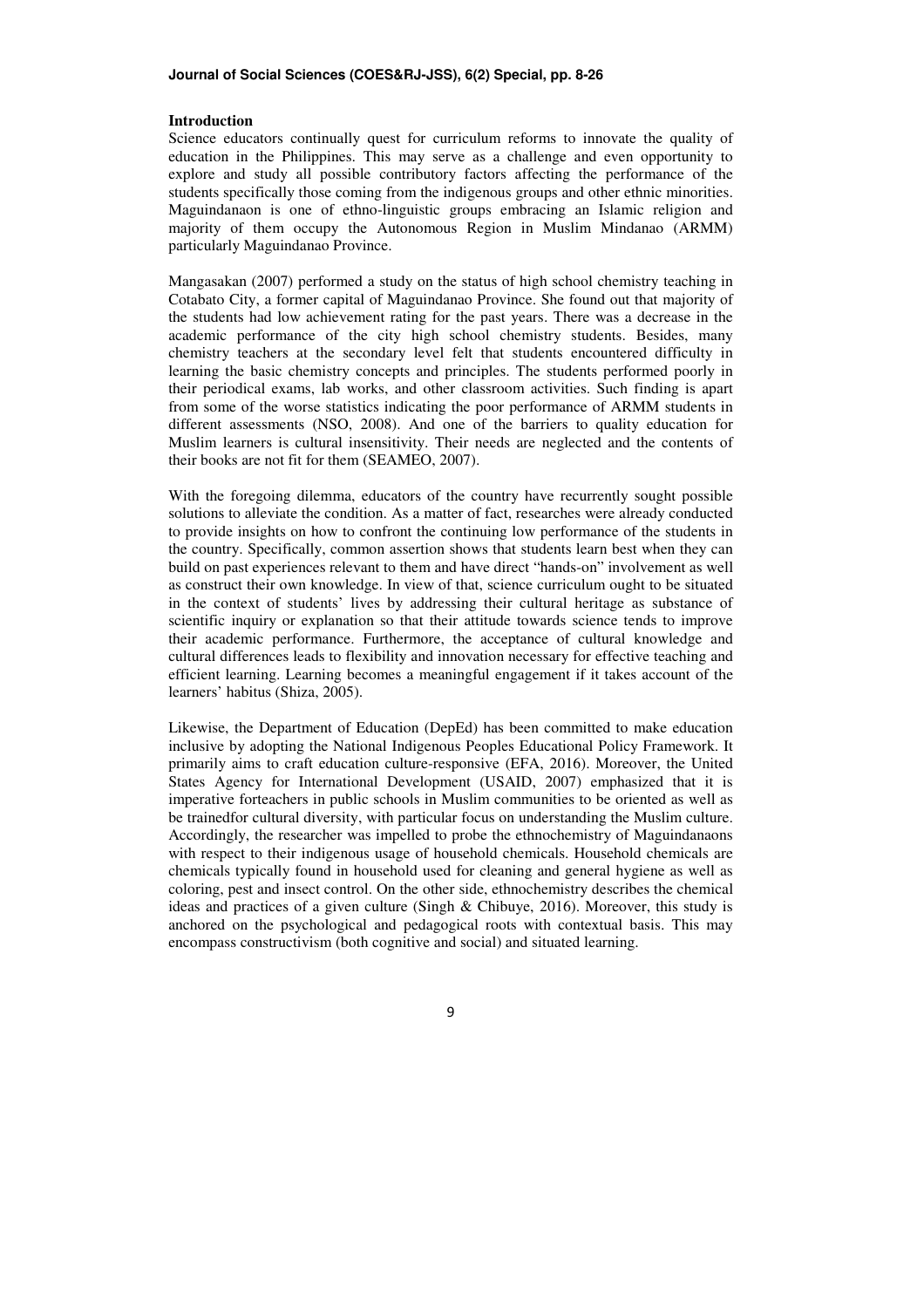### **Statement of the Problem**

The study aimed to investigate the ethnochemistry of Maguindanaons on their usage of household chemicals. Particularly, it sought to answer the questions: 1) What are their indigenoususages of household chemicals? 2) How do these conform to standard chemical bases? 3) What implications can be drawn from the study to Chemistry education?

## **Significance of the Study**

The study's purpose on documenting the ethnochemistry of Maguindanaons with respect to their usage of household chemicals may benefit the tribe on appreciating and preserving the quality of their cultural heritage. In addition to that, curriculum makers and science teachers may also use the results and findings of the study as groundwork in developing a curriculum aligned to the culture, nature and needs of the group. Besides, the outcomes of the study may serve as fond of knowledge that may be a catalyst to build linkage between students' interest on consideration of their culture and their academic performance particularly in Chemistry class. The government may also possibly benefit from the study. It may gain useful insights on the indigenous knowledge of Maguindanaons which may assist them build more harmonious relationship. And the government may have a benchmark for policy implications specifically in relation to improve the performance of ARMM students.

### **Research Design of the Study**

The study employed qualitative research design specifically using ethnographic techniques. The design is appropriate to probe the ethnochemistry of Maguindanaons on the household chemicals usage. The intact group was studied in their natural setting. Qualitative research explores issues, understands phenomena, and answers questions by analyzing and making sense of unstructured data. It involves the analysis of any unstructured data, including: open-ended survey responses, literature reviews, interviews, audio recordings, videos, pictures, social media and web pages (Onwuegbuzie, et. al., 2012).

## **Sampling and Data Collection**

Purposive and snowball sampling were used to determine the research participants. The choice of specific barangays to immerse with from different municipalities of Maguindanao Province such as Sultan Kudarat, Datu-Odin Sinsuat, Datu-Piang, Datu-Saudi and Buluan was based on accessibility and researcher's safety. Furthermore, through the assistance of gatekeepers, the key-informants and participants were selected using the inclusion criteria: 1) elders in the tribe who have had first-hand experience on the matter; and 2) knowledgeable residents who are either directly or indirectly involved with the usage of household chemicals.

Interview, Focus Group Discussion (FGD) and observation were used to gather the date in the five (5)-month community immersion.

### **Treatment of Data**

The collected data from the household chemicals usage were analysed thematically. Thematic analysis may involve six phases: familiarizing with the data, generating initial codes, searching for themes, reviewing themes, defining and naming themes, and producing the report (Braun & Clarke, 2006). To ensure the validity of data, triangulation method was utilized. Furthermore, informant checking and long term observations were carried-out.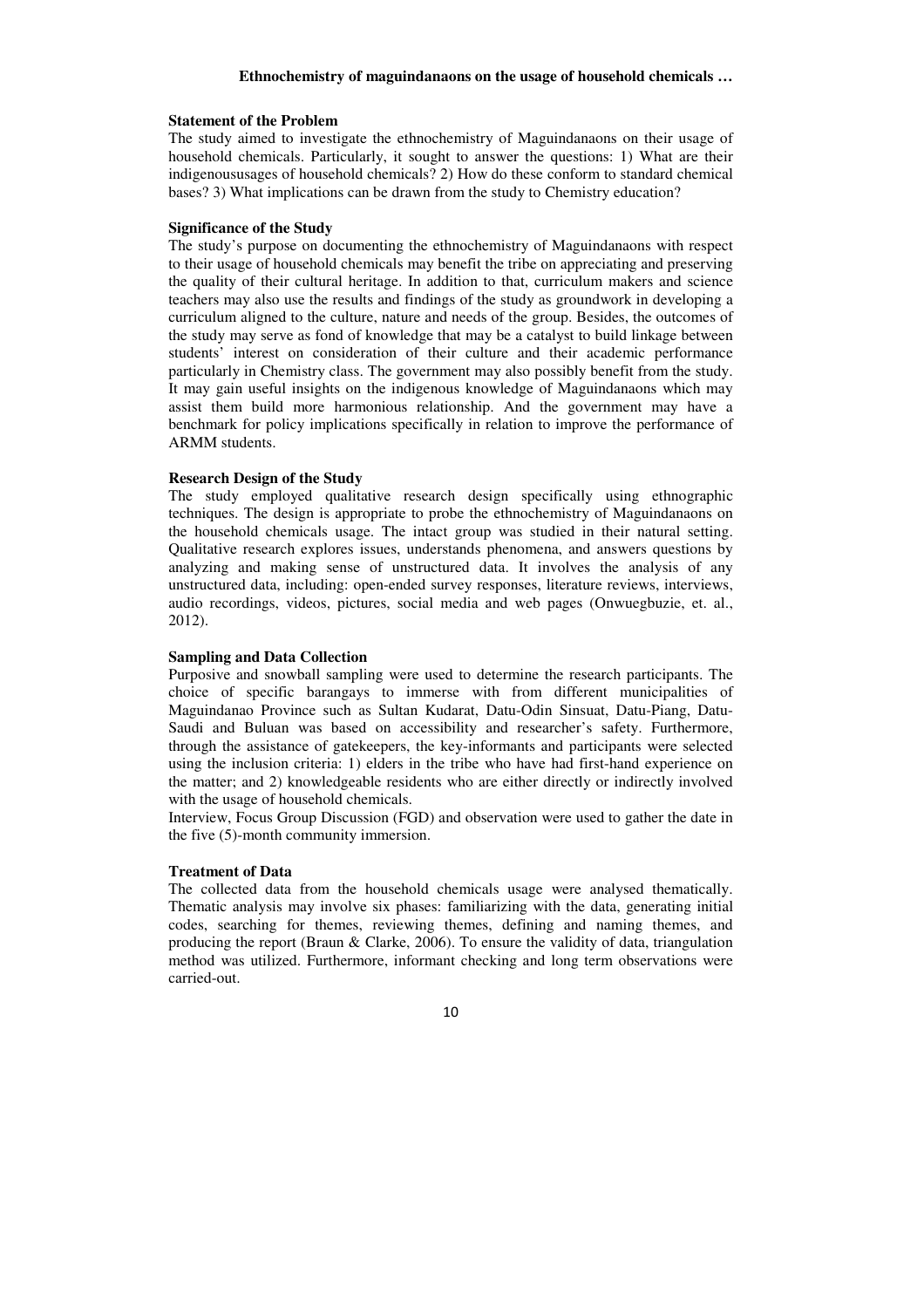Subsequently, their indigenoususage of household chemicals was examined if it conforms to standard chemical bases revealed in several scientific researches.

## **Findings of the Study**

Maguindanaons' indigenous usage of household chemicals has conformed to standard chemical bases. These household chemical substitutes for cleaning/washing, cosmetics, paint, floor wax/polisher, and mosquito repellents are revealed in Table 1.

| <b>CLEANING/WASHING</b>   | <b>SUBSTITUTES</b>                  | <b>CHEMICAL BASES</b>                                       |
|---------------------------|-------------------------------------|-------------------------------------------------------------|
| <b>Bath Soap</b>          | crushed tudi (Sesbania grandiflora) | Indicated presence of phytochemicals                        |
| (rubbed on the skin)      | leaves                              | like saponins which have antibacterial                      |
|                           |                                     | activity (Al-Dawah,<br>et.<br>al.,<br>2014,                 |
|                           |                                     | Yuswantina.<br>al.,<br>2016,<br>et.                         |
|                           |                                     | Padmalochana&Rajan, 2014). Saponins                         |
|                           |                                     | showed<br>detergent<br>properties                           |
|                           |                                     | (Moghimipour&Handali, 2014).                                |
|                           | kasila<br>(Capsicum<br>crushed      | With presence of phytochemicals like                        |
|                           | frutescens) leaves                  | saponins with antibacterial (Ikpeme, et.                    |
|                           |                                     | al., 2016) and antifungal (Soumya& Nair,                    |
|                           |                                     | 2012) properties. Also showed presence                      |
|                           |                                     | of Vit. E (Ikpeme, et. al., 2016).                          |
|                           | crushed kapaya (Carica papaya)      | Showed presence of saponins with                            |
|                           | leaves                              | antibacterial and antifungal properties                     |
|                           |                                     | (Baskara, et. al., 2012, Suresh, et. al.,                   |
|                           |                                     | 2008, Sherwani, et al., 2013, Marshall, et.                 |
|                           |                                     | al., 2015). Latex from leaves indicated                     |
|                           |                                     | protelytic enzymes (papain) to soften and                   |
|                           |                                     | dissolve dead skin layers, and strengthen                   |
|                           |                                     | collagen tissue (Maregesi, et. al., 2014).                  |
|                           |                                     | With Vit. E, glutathione peroxidase,                        |
|                           |                                     | superoxide dismutase and catalase which                     |
|                           |                                     | are skin care and whitening agents                          |
|                           |                                     | (Asaolu, et. al., 2010).                                    |
|                           | grated coconut (Cocos nucifera)     | Yielded oil with phytochemicals like                        |
|                           | kernel                              | saponins (Sani, et. al., 2014, Obidoa, et.                  |
|                           |                                     | al., 2010, Odenigbo&Otisi, 2011) and                        |
|                           |                                     | some fatty acids such as lauric acid and                    |
|                           |                                     | acid<br>palmitic<br>with<br>soap<br>and                     |
|                           |                                     | antibacterial/antifungal<br>properties (da                  |
|                           |                                     | Fonseca, et. al., 2014, Fife, 2000, Raj, et.<br>al., 2010). |
|                           | crushed sagiket (Ipomoea species)   | phytochemicals<br>like<br>With                              |
|                           | leaves                              | saponins<br>(Sahayaraj&<br>Ravi,<br>2008,                   |
|                           |                                     | Chandira&Jayakar, 2010, Mungole, et.                        |
|                           |                                     | al., 2010, Ganjir, et. al., 2013). Showed                   |
|                           |                                     | antibacterial and antifungal properties                     |
|                           |                                     | (Arora, et. al., 2013, Kumar, et. al.,                      |
|                           |                                     | 2016).                                                      |
| <b>Laundry Soap</b>       | extracts from citrus fruits         | Contained essential oils, majority of                       |
| (mixed with the cloth     |                                     | which is limonene (Chanthaphon, et. al.,                    |
| and/or water for washing) |                                     | 2008, Colecio-Juarez, et. al., 2012,                        |
|                           |                                     | Mohammed, et. al., 2013). Limonene has                      |
|                           |                                     | cleaning potential (Peters, 1994, Hansen,                   |
|                           |                                     | et. al., 1995, Lu, et. al., 2000).                          |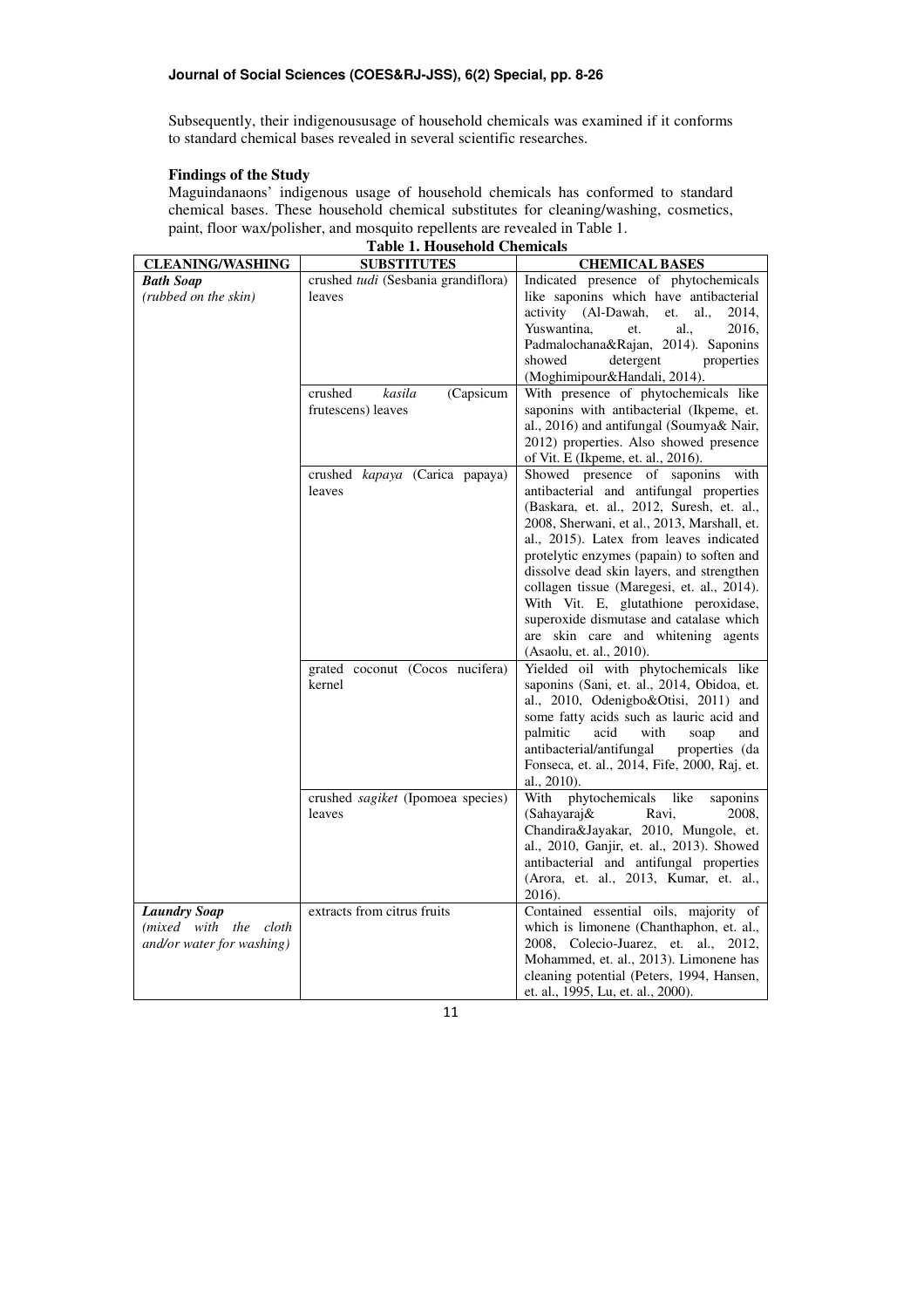| <b>Bleach</b><br>(mixed with the cloth<br>and/or water for washing)                                               | ${\rm from}$<br>extract<br>lapitos(Averrhoabilimbi) fruit<br>extract from citrus fruits | the<br>With<br>presence<br>of<br>saponins<br>(Hasanuzzaman, et. al., 2013, Kumar, et.<br>al., 2013, Abraham, 2016). Positive for<br>citric acid Kumar, et. al., 2013, Abraham,<br>2016) and oxalic acid (Hasim, 2014)<br>which have bleaching and cleaning<br>properties (Dangat, et. al., 2014).<br>Contained essential oils, majority of<br>which is limonene (Chanthaphon, et. al.,<br>2008, Colecio-Juarez, et. al., 2012,<br>Mohammed, et. al., 2013). Limonene has<br>cleaning potential (Peters, 1994, Hansen,<br>et. al., 1995, Lu, et. al., 2000). Showed<br>presence of citric acid which has natural<br>bleaching property (Maregesi, et. al.,<br>2014).   |  |
|-------------------------------------------------------------------------------------------------------------------|-----------------------------------------------------------------------------------------|-----------------------------------------------------------------------------------------------------------------------------------------------------------------------------------------------------------------------------------------------------------------------------------------------------------------------------------------------------------------------------------------------------------------------------------------------------------------------------------------------------------------------------------------------------------------------------------------------------------------------------------------------------------------------|--|
| <b>COSMETICS</b>                                                                                                  | <b>SUBSTITUTES</b>                                                                      | <b>CHEMICAL BASES</b>                                                                                                                                                                                                                                                                                                                                                                                                                                                                                                                                                                                                                                                 |  |
| <b>Toothpaste</b><br>mouthwash<br>(used<br>as<br>and/or paste or being<br>chewed<br>if<br>bama<br>is<br>utilized) | timos (table salt)                                                                      | Salt restricts bacterial growth; it may<br>temporarily change the pH of the mouth<br>and it also absorbs water molecules<br>(Dubois, 2013).                                                                                                                                                                                                                                                                                                                                                                                                                                                                                                                           |  |
|                                                                                                                   | bama (betel quid containing betel<br>leaf, areca nut, tobacco and slaked<br>lime)       | Betel leaf contained phenolic compounds<br>such as chavicol and allylpyrocatechol<br>(Paridhi, et. al., 2015, Bajpai, et. al.,<br>2010)<br>with<br>antibacterial<br>property<br>(Paridhi, et. al., 2015, Datta, et. al., 2011,<br>Akter, et. al., 2013). Areca nut has<br>astringent properties due to presence of<br>polyphenols (IARC, 2004, Patil, et. al.,<br>2009). Tobacco contained toxic alkaloid<br>nicotine and large amount of salts<br>(Quisumbing, 1978) which may account<br>for its antibacterial property (Rawat&<br>2013). Slaked lime (CaOH)<br>Mali,<br>provides alkaline condition (Sazwi, et.<br>al., 2013) which may deter bacterial<br>growth. |  |
| <b>Shampoo</b><br>(rubbed on the scalp and<br>hair)                                                               | extracted coconut (Cocos nucifera)<br>milk                                              | Yielded oil (Sani, et. al., 2014) which<br>may lubricate, make hair shiny, and<br>reduce hair breakage. It has antibacterial<br>and antifungal properties (Fife, 2000,<br>Oyi, et. al., 2016).                                                                                                                                                                                                                                                                                                                                                                                                                                                                        |  |
|                                                                                                                   | milk<br>mixed<br>with<br>coconut<br>bulok(Ocimum species)                               | Extract from Ocimum species may give<br>fragrance.                                                                                                                                                                                                                                                                                                                                                                                                                                                                                                                                                                                                                    |  |
|                                                                                                                   | milk<br>mixed<br>with<br>coconut<br>balili(Eleusineindica)                              | Eleusineindica contained phytochemicals<br>such as saponins, polyphenols, sterols<br>and/or<br>triterpenes,<br>steroids.<br>and<br>flavonoids which have antimicrobial<br>properties (Mabeku, et. al., 2011).                                                                                                                                                                                                                                                                                                                                                                                                                                                         |  |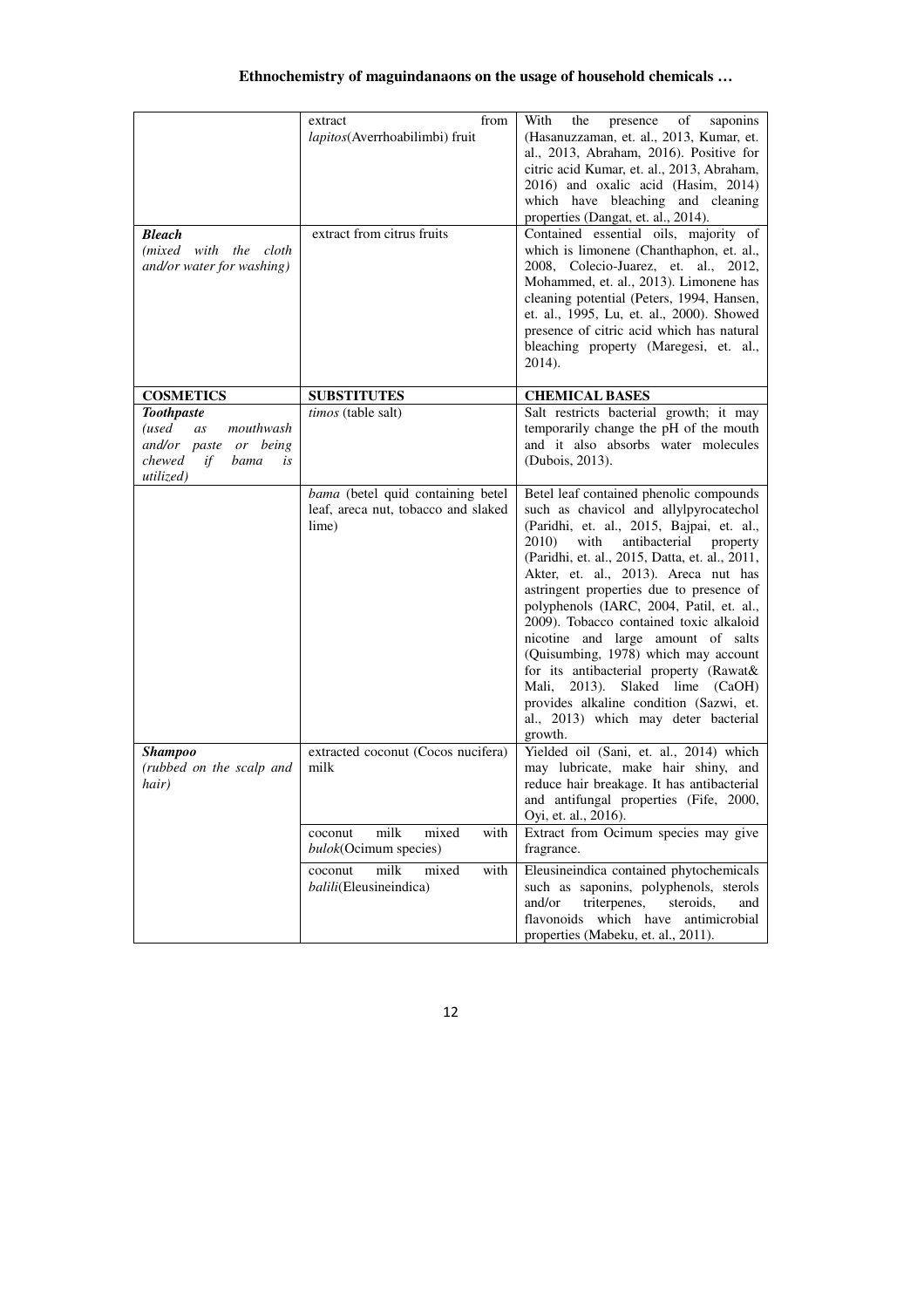| <b>Face Powder</b>                                                         | extract from <i>sapal</i> (Sida species)<br>Pinilo (grounded and soaked rice) | Indicated the presence of phytochemicals<br>such as alkaloids, flavonoids, steroids,<br>tannins,<br>phenols,<br>and<br>terpenoids<br>2016,<br>(Adeniyi,<br>al.,<br>et.<br>Narendhirakannan&Limmy,<br>2010,<br>Logeswari, et. al., 2013) which have<br>insecticidal (Adeniyi, et. al., 2016) and<br>antibacterial (Woldeyes, et. al, 2012,<br>Karou, et. al., 2005) properties.<br>Rice contained moisture, Vit. B-complex,<br>and Vit. E. (Umadevi, et. al., 2012,                                               |
|----------------------------------------------------------------------------|-------------------------------------------------------------------------------|------------------------------------------------------------------------------------------------------------------------------------------------------------------------------------------------------------------------------------------------------------------------------------------------------------------------------------------------------------------------------------------------------------------------------------------------------------------------------------------------------------------|
| (applied on the face and<br>may be used as face mask<br><i>overnight</i> ) |                                                                               | Koeler&Wieser, 2013). It is also positive<br>for ceramide (Lati, 1995) and ferulic acid<br>(Ferulic Acid, 2016). These are beneficial<br>to skin protection and nourishment.                                                                                                                                                                                                                                                                                                                                     |
|                                                                            | mixed with eggs                                                               | Source of ceramides (Vesper, et. al.,<br>1999) which prevent<br>moisture loss<br>(Imokawa, 1995) and promote a pigment<br>lightening effect (Motta, et. al., 1993).<br>Eggs<br>property<br>have<br>binding<br>and<br>contained proteins such as lysozome,<br>conalbumin, avidin, ovoflavoprotein, and<br>etc; these have antibacterial property (ul-<br>Haq&ur-Rehman, 2004).                                                                                                                                    |
|                                                                            | mixed with kisul<br>(Kaempferiagalanga)<br>leaf extract                       | Indicated the presence of essential oils<br>which have antibacterial, antifungal and<br>antioxidant activities (Rao, et. al., 2009,<br>Tewtrakul, et. al., 2005).                                                                                                                                                                                                                                                                                                                                                |
|                                                                            | mixed with kasila<br>(Capsicum frutescens)<br>leaf extract                    | With presence of phytochemicals like<br>saponins, tannins, flavonoids, alkaloids<br>and phenols with antibacterial (Ikpeme,<br>et. al., 2016) and antifungal (Soumya&<br>Nair, 2012) properties. Also showed<br>presence of Vit. E (Ikpeme, et. al., 2016).                                                                                                                                                                                                                                                      |
|                                                                            | mixed with tudi<br>(Sesbania grandiflora)<br>leaf extract                     | Indicated presence of phytochemicals<br>like saponins, flavonoids, tannins, and<br>alkaloids<br>which<br>have<br>antibacterial<br>activity (Al-Dawah,<br>et.<br>al.,<br>2014,<br>Yuswantina.<br>al.,<br>2016,<br>et.<br>Padmalochana&Rajan, 2014).                                                                                                                                                                                                                                                               |
|                                                                            | mixed with kapaya<br>(Carica papaya)<br>leaf extract                          | Showed presence of saponins, alkaloids,<br>tannins, and flavonoids with antibacterial<br>and antifungal properties (Baskara, et. al.,<br>2012, Suresh, et. al., 2008, Sherwani, et.<br>al., 2013, Marshall, et. al., 2015). Latex<br>from leaves indicated protelytic enzymes<br>(papain) to soften and dissolve dead skin<br>layers, andstrengthen collagen tissue<br>(Maragesi, et. al., 2014). With Vit. E,<br>glutathione<br>peroxidase,<br>superoxide<br>dismutase and catalase (Asaolu, et. al.,<br>2010). |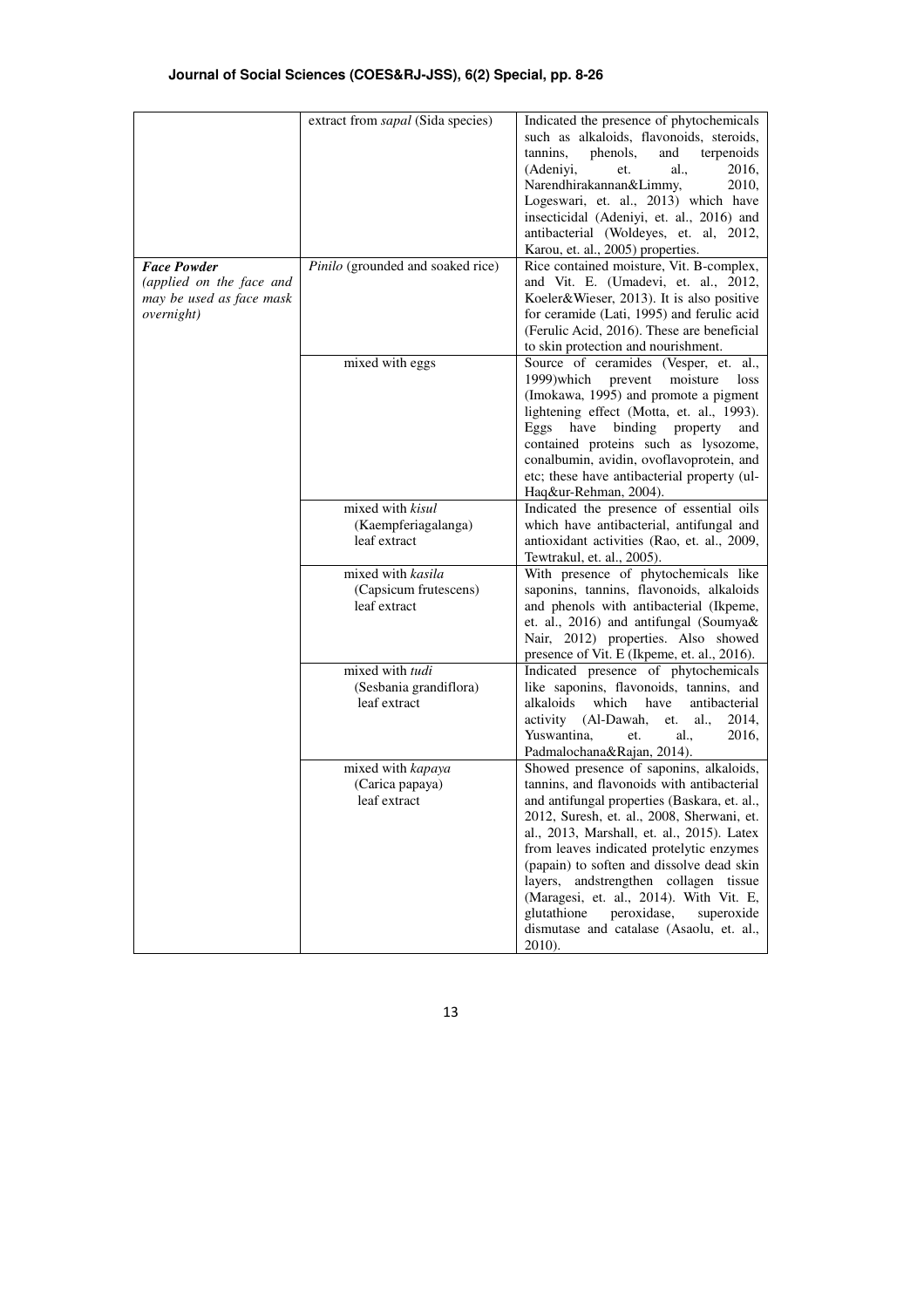|                             | mixed with balikakab<br>(Naucleaorientalis)<br>leaf extract<br>mixed with kalamunding<br>(Citrus microcarpa)<br>fruit extract                         | augustine<br>With<br>alkaloids<br>with<br>antibacterial property (Talib, 2010). It<br>contains oleanic<br>acid<br>which<br>also<br>exhibited antioxidant activity (Deharo&<br>Ginsburg, 2011).<br>Showed presence of essential oils such as<br>limonene, myrcene, linalool and $\alpha$ -<br>terpineol (Jantan, et. al., 1996). With<br>flavonoids, hesperidine, total phenolic<br>contents which have antioxidant and<br>antimicrobial activities (Ghafar, et. al., |  |  |
|-----------------------------|-------------------------------------------------------------------------------------------------------------------------------------------------------|----------------------------------------------------------------------------------------------------------------------------------------------------------------------------------------------------------------------------------------------------------------------------------------------------------------------------------------------------------------------------------------------------------------------------------------------------------------------|--|--|
| Lipstick                    | powder<br>from<br>galuga<br>(Bixaorellana)                                                                                                            | 2010).<br>Reddish orange color comes from the<br>resinous outer covering of the seed<br>carotenoid pigments<br>having<br>bixin,<br>norbixin and their esters (Sainath, et. al.,<br>2016, Chengaiah, 2010).                                                                                                                                                                                                                                                           |  |  |
|                             | talu (beeswax)                                                                                                                                        | Composed of esters of wax acids,<br>hydrocarbons, free wax acids, cholesteryl<br>esters of fatty acids, and moisture<br>(Herman, 1998). It has binding property<br>and provides creamy texture and good<br>adhesion to skin (Endlein&Peleikis,<br>$2011$ ).                                                                                                                                                                                                          |  |  |
| <b>Eyebrow Pencil</b>       | burned kupras(copra)                                                                                                                                  | Copra contains moisture, ash, crude fats,<br>crude<br>protein,<br>crude<br>fiber<br>and<br>carbohydrates (Ghosh, et. al., 2014).<br>Once burned, the copra turns to black<br>pigment.                                                                                                                                                                                                                                                                                |  |  |
| <b>Nail Polish/Coloring</b> | patyal (henna)                                                                                                                                        | With the presence of lawsone (red orange<br>dye) (Musa & Gasmelseed, 2012).                                                                                                                                                                                                                                                                                                                                                                                          |  |  |
|                             | galuga (Bixaorellana)                                                                                                                                 | Reddish orange color comes from the<br>resinous outer covering of the seed<br>carotenoid pigments bixin,<br>having<br>norbixin and their esters (Sainath, et. al.,<br>2016, Chengaiah, et. al., 2010).                                                                                                                                                                                                                                                               |  |  |
| <b>Skin Creams/Lotions</b>  | grated coconut (Cocos nucifera)<br>meat/kernel                                                                                                        | Yielded oil with phytochemicals like<br>saponins, alkaloids, flavonoids,<br>and<br>tannins (Sani, et. al., 2014, Obidoa, et.<br>al., 2010, Odenigbo&Otisi, 2011) and<br>acids<br>with<br>some<br>fatty<br>antibacterial/antifungal<br>properties (da<br>Fonseca, 2014, Fife, 2000, Raj, et. al.,<br>2010).<br>Oil has emollient property which softens<br>skin by preventing water loss (Jones<br>&Selinger, 2016).                                                  |  |  |
|                             | milk<br>mixed<br>with<br>coconut<br>bulok(Ocimum species)                                                                                             | Ocimum species contained essential oils<br>which may provide fragrance.                                                                                                                                                                                                                                                                                                                                                                                              |  |  |
|                             | (steam<br>bath<br>using<br>penggawb<br>mixture of water and extracts of<br>citrus fruit peelings and/or leaves);<br>frequently<br>practiced<br>before | Citrus fruits have essential oils such as<br>limonene, sabinene, citronellal, linalool<br>and hedycaryol which have antibacterial<br>property (Othman, et. al., 2016). They                                                                                                                                                                                                                                                                                          |  |  |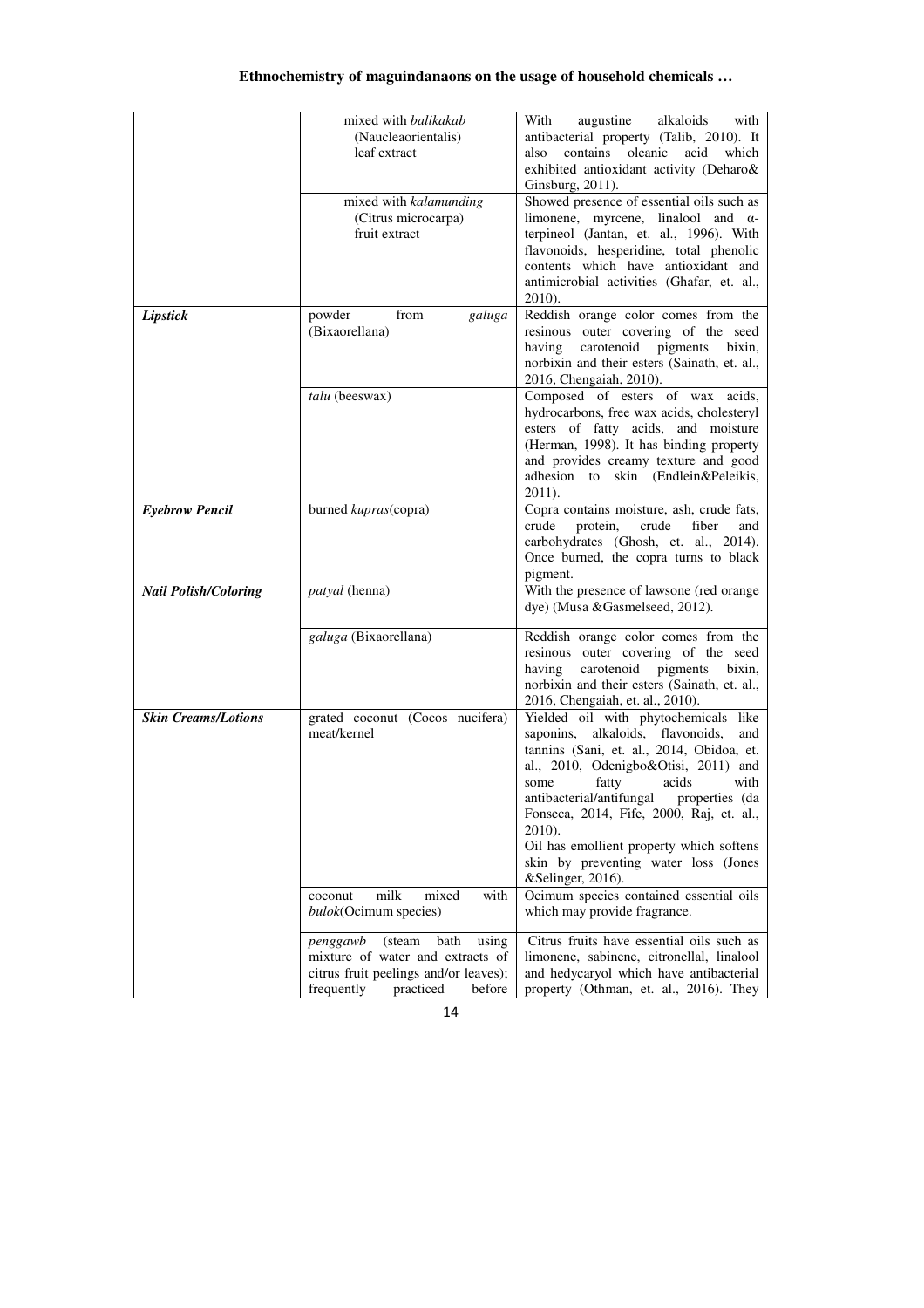|                                                                                   | women's wedding                                            | have antioxidant activities (Ghafar, et. al.,<br>2010). These may soften skin and<br>body odor (Dassanayake,<br>eliminate<br>1985).                                                                                                                                                     |
|-----------------------------------------------------------------------------------|------------------------------------------------------------|-----------------------------------------------------------------------------------------------------------------------------------------------------------------------------------------------------------------------------------------------------------------------------------------|
|                                                                                   | crushed leaves of sagiket (Ipomoea<br>species) as sunblock | Indicated<br>the<br>presence<br>οf<br>phytochemicals such as flavonoids,<br>phenolics, and tannins (Sahayaraj& Ravi,<br>2008, Mungole, et. al., 2010, Arora, et.<br>al., 2013) which have UV absorbing<br>activity (Khazaeli & Mehrabani, 2008,<br>Donglikar&Deore, 2016, Gupta, 2016). |
| <b>Perfume</b><br>and/or flowers<br>(leaves<br>inserted between folded<br>cloths) | bulok (Ocimum species) leaves                              | Showed presence of essential oils such as<br>linalool, geraniol, 1,8-cineole, eugenol<br>and methyl chavicol (Oliveira, et. al.,<br>2009, Abduelrahman, et. al., 2009, Imeri,<br>et. al., 2014) which are responsible for its<br>fragrance.                                             |
|                                                                                   | magrib<br>(Cestrum<br>nocturnum)<br>flowers and leaves     | Indicated presence of essential oils such<br>linalool, benzyl alcohol,<br>phenyl<br>as<br>acetaldehyde,<br>cis-jasmone,<br>benzyl<br>acetate, and etc. (Kaul, et. al., 1995).                                                                                                           |
|                                                                                   | oliganu/kapal (Coleus amboinicus)<br>leaves                | With presence of essential oils such as<br>carvacrol, thymol, eugenol, chavicol, and<br>ethyl salicylate (Saraswati, et. al., 2016).                                                                                                                                                    |
|                                                                                   | (Micheliae<br>giampaka<br>species)<br>flowers and leaves   | Showed presence of essential oils such as<br>linalool, phenyl ethyl alcohol, and indole<br>(Punjee, et. al., 2009).                                                                                                                                                                     |
|                                                                                   | malul/lumabi<br>(Jasminumsambac)<br>flowers                | With essential oils such as linalool,<br>benzyl acetate, α- farnesene, benzyl<br>alcohol, and cis-jasmone (Lourith, et. al.,<br>2013, Sabharwal, et. al., 2013).                                                                                                                        |
|                                                                                   | kalasutsi(Plumeriaacuminata)<br>flowers                    | Indicated presence of essential oils such<br>as geraniol, citronellol, farnesol, and<br>phenyl ethyl alcohol (Choudhary, et. al.,<br>2014, Farooque, et. al., 2012).                                                                                                                    |
|                                                                                   | langilang<br>(Canagiumodoratum)<br>flowers                 | Showed presence of essential oils such as<br>linalool, p-cresyl, methyl ether (p-methyl<br>anisole), benzyl acetate, geranyl acetate<br>(Tan, et. al., 2015).                                                                                                                           |
|                                                                                   | <i>sabi</i> (Chenopodiumambrosiodes)                       | With presence of essential oils such as<br>ascaridol, p-cymene, neral, geraniol,<br>carvacrol, and α-terpinene (Koba, et. al.,<br>2009).                                                                                                                                                |
|                                                                                   | kisul(Kaemperiagalanga)                                    | Indicated presence of essential oils such<br>ethyl<br>cinnamate,<br>ethyl-p-<br>as<br>methoxycinnamate,<br>n-pentadecane, $\alpha$ -<br>cadinene, $1,8$ -cineole, $\alpha$ -gurjunene, and<br>$\beta$ -sinensal (Rao, et. al., 2009).                                                   |
| <b>Deodorants</b><br>Underarm<br>(rubbed on the armpit)                           | apog (slaked lime)                                         | Made from calcium hydroxide which has<br>high pH ; its ions act on tissues and                                                                                                                                                                                                          |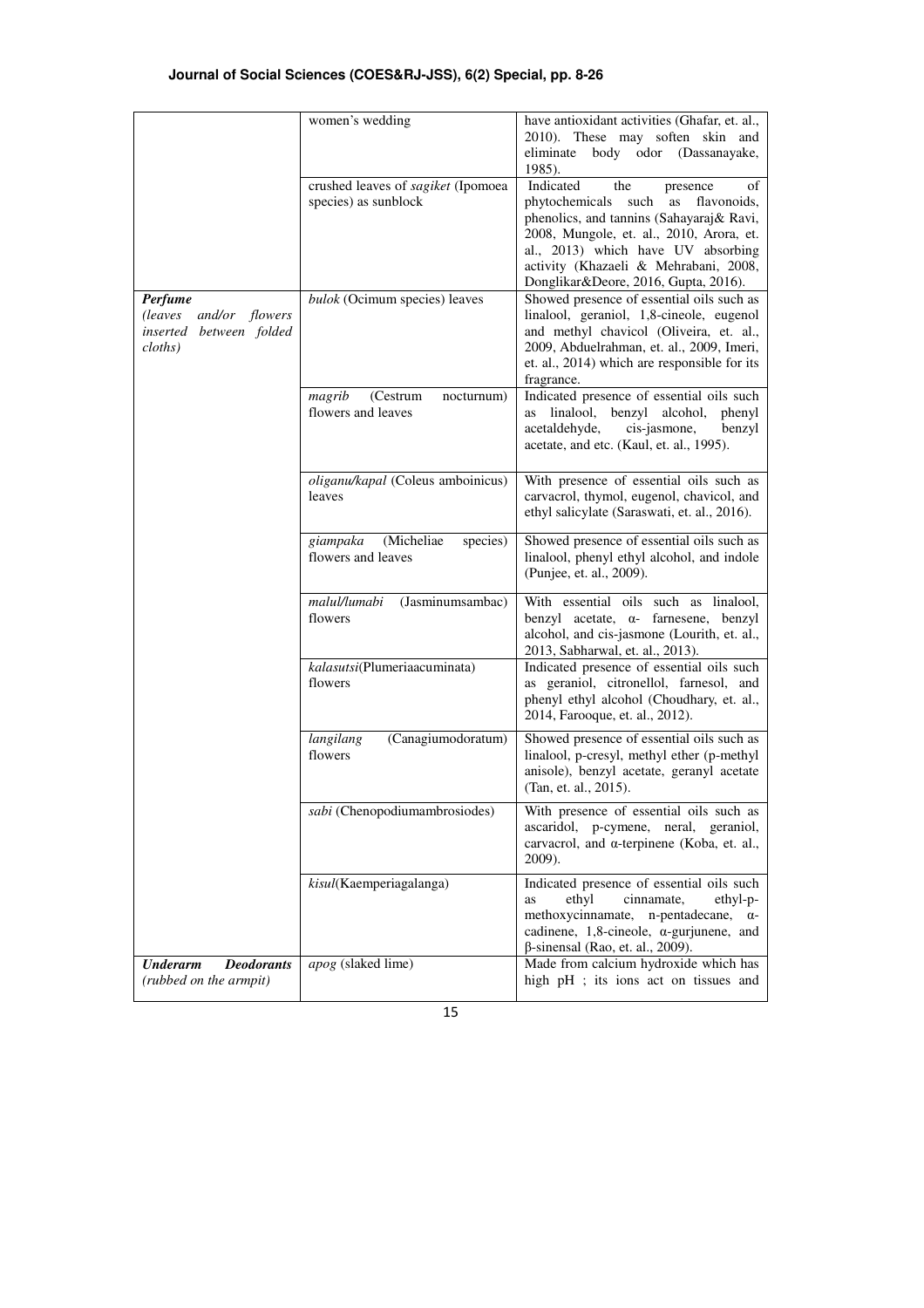|                                                                          |                                                                  | bacteria (Estrella & Holland, 2003).                                                                                                                                                                                                                                                                                                                                                                            |
|--------------------------------------------------------------------------|------------------------------------------------------------------|-----------------------------------------------------------------------------------------------------------------------------------------------------------------------------------------------------------------------------------------------------------------------------------------------------------------------------------------------------------------------------------------------------------------|
|                                                                          | crushed<br>leaves<br>of<br>bayabas<br>(Psidiumguajava)           | Main<br>constituents<br>phenolic<br>are<br>compounds, isoflavonoids, gallic acid,<br>catechin, epicatechin, lutin, naringenin,<br>and kaempferol (BArbalho, et. al., 2012).<br>Showed<br>antibacterial<br>property<br>(Nascimento, et. al., 2000, Goncalves, et.<br>al., 2008).                                                                                                                                 |
|                                                                          | crushed<br>of<br>leaves<br>bayabanu/balibanu<br>(Anonamauricata) | With<br>of<br>the<br>alkaloids,<br>presence<br>flavonoids, tannins, and high phenol<br>content, Vit. C and Vit. E. which possess<br>antibacterial property (Vijayameena, et.<br>$2013$ ).<br>also<br>showed<br>al.,<br>It<br>annonaceousacetogenins as the major<br>phytochemical constituent and it has<br>pesticidal activity (Moghadamtousi, et.<br>al., 2015).                                              |
|                                                                          | crushed leaves of kapaya (Carica<br>papaya)                      | Showed presence of phytochemicals such<br>as alkaloids, tannins, flavonoids and<br>saponins with antibacterial and antifungal<br>properties (Baskara, et. al., 2012, Suresh,<br>et. al., 2008, Sherwani, et. al., 2013,<br>Marshall, et. al., 2015). With Vit. E,<br>glutathione<br>peroxidase,<br>superoxide<br>dismutase and catalase which are skin<br>care and whitening agents (Asaolu, et. al.,<br>2010). |
|                                                                          | of<br>crushed<br>leaves<br>kalamunding(Citrus microcarpa)        | Indicated presence of essential oils such<br>as limonene, myrcene, linalool and $\alpha$ -<br>terpineol(Jantan, et. al., 1996). With<br>flavonoids, hesperidine, total phenolic<br>contents which have antioxidant and<br>antimicrobial activities (Ghafar, et. al.,<br>2010).                                                                                                                                  |
| <b>PAINT</b>                                                             | <b>SUBSTITUTE</b>                                                | <b>CHEMICAL BASIS</b>                                                                                                                                                                                                                                                                                                                                                                                           |
|                                                                          | powder<br>from<br>galuga<br>(Bixaorellana) seeds                 | Reddish orange color comes from the<br>resinous outer covering of the seed<br>carotenoid<br>having<br>pigments<br>bixin,<br>norbixin and their esters (Sainath, et. al.,<br>2016, Chengaiah, et. al., 2010).                                                                                                                                                                                                    |
| <b>FLOOK</b>                                                             | SUBSTITUTES                                                      |                                                                                                                                                                                                                                                                                                                                                                                                                 |
| <b>WAX/POLISHER</b>                                                      | kernel<br>saging (Musa sapientum) leaves                         | Kernel yielded oil (Sani, et. al., 2014)<br>making the floor shiny.<br>Yielded wax from the lipid fraction with<br>fatty acids having carbon numbers<br>ranging from C14 to C30 in which C22 is                                                                                                                                                                                                                 |
| <b>MOSQUITO</b>                                                          |                                                                  |                                                                                                                                                                                                                                                                                                                                                                                                                 |
| <b>REPELLENT</b><br>(parts of the plants are<br>burned to produce smoke) | smoke<br>from<br>katol(Azadirachtaindica) leaves                 | Showed the presence of azadirachtin<br>which is the main component for toxic<br>effects against insects (Mordue&Nisbet,                                                                                                                                                                                                                                                                                         |
| (applied on the material)                                                | grated coconut (Cocos nucifera)<br><b>SUBSTITUTES</b>            | <b>CHEMICAL BASES</b><br>the most abundant (Yanagida, 2003).<br><b>CHEMICAL BASES</b><br>2000, Roy &Saraf, 2005).                                                                                                                                                                                                                                                                                               |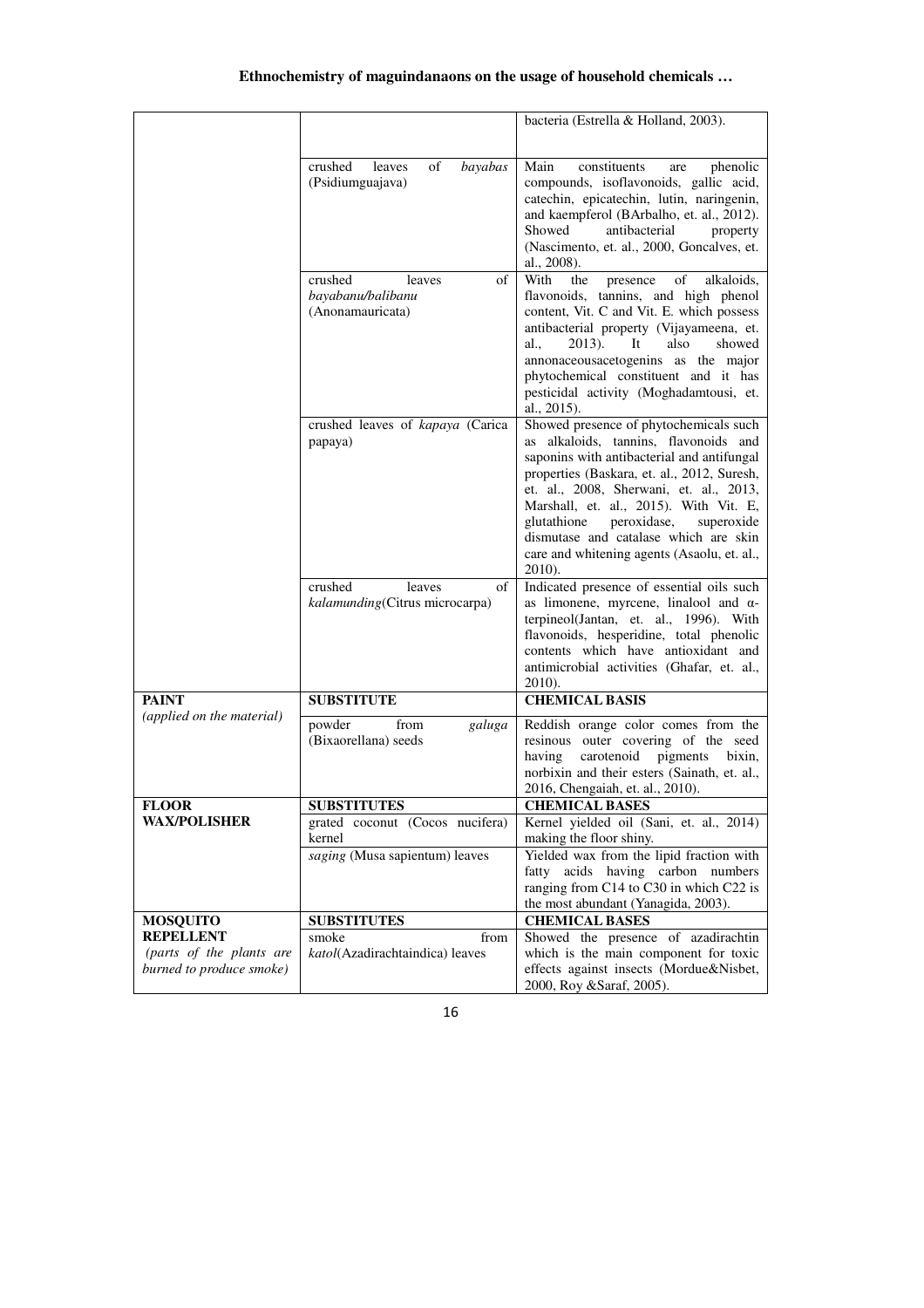| smoke                       | from                                   | kamasi | With the presence of sapotoxin which is    |
|-----------------------------|----------------------------------------|--------|--------------------------------------------|
| (Artocarpuscamansi) flowers |                                        |        | responsible for its repellent activity     |
|                             |                                        |        | (Hadiyoana, et. al., 2011).                |
| smoke                       |                                        | from   | Indicated the presence of triterpene       |
|                             | <i>buwan</i> (Lansiumdomesticum) fruit |        | glycosides and seco-onoceranoids such as   |
| peelings                    |                                        |        | lansic acid which can be attributed to its |
|                             |                                        |        | toxicity (Nishizawa, et. al., 1983). Also  |
|                             |                                        |        | showed rich in tannins (Monzon, et. al.,   |
|                             |                                        |        | 2016) and high alkaloids (Solidum, 2012)   |
|                             |                                        |        | which have larvicidal potential.           |

As shown, almost all substitutes are plant-based. These plants contain phytochemicals and/or essential oils accountable for their cleaning, whitening, dyeing, fragrance, antioxidant, antimicrobial and insecticidal potentials as supported by several studies. Maguindanaons have used and developed substitutes derived from resources available in their locality.

However, with the advent of modern technology, they have shifted to using commercial products due to convenience. But, some old folks particularly those residing in remote areas are still utilizing some substitutes.If using household chemical substitutes gradually diminishes, the new Maguindanaon generation may hardly recognize their ethnochemistry with respect to this. Hence, incorporating this into the curriculum may help students appreciate and preserve their cultural heritage. Additionally, it may bring relevant learning which may eventually improve their academic performance. In the K-12 curriculum, this household chemicals usage can be integrated in the discussion of high school chemistry on organic compounds and biomolecules. Students may attain the learning competencies such as recognizing the general classes of organic compounds as well as their uses and learning the major categories of biomolecules such as carbohydrates, lipids, proteins, and nucleic acids. Aside from that, students may easily understand some of the biochemical reactions by using the concepts acquired from their own ethnochemistry.

### **Conclusion and Implication of the Study**

Maguindanaons utilized substitutes for bath and laundry soaps, bleach, paint, floor wax, mosquito repellents, toothpaste, perfumes, shampoo, and other cosmetics. Their indigenoususage of household chemicals has standard chemical bases as revealed in several researches conducted. And their ethnochemistrycan be integrated in high school chemistry which may not only bring meaningful learning to students but may also make them appreciate and preserve their cultural heritage.

Accordingly, Chemistry educators may design a curriculum aligned to the ethnochemistry of Maguindanaons. Culture-based lessons may be developed and implemented to high schools in the province of Maguindanao. And evaluation may be conducted to assess its effectiveness in terms of students' motivation and achievement including critical and other thinking skills for further researches.

#### **References**

**Abduelrahman, A., et al. (2009)**. Morphological Variability and Chemical Composition of Essential Oils from Nineteen Varieties of Basil Growing in Basil.International Journal of Technology. Retrieved from http://scialert.net/qredirect.php?doi=ijct.2009.1.10&linkid=pdf on December 15, 2016.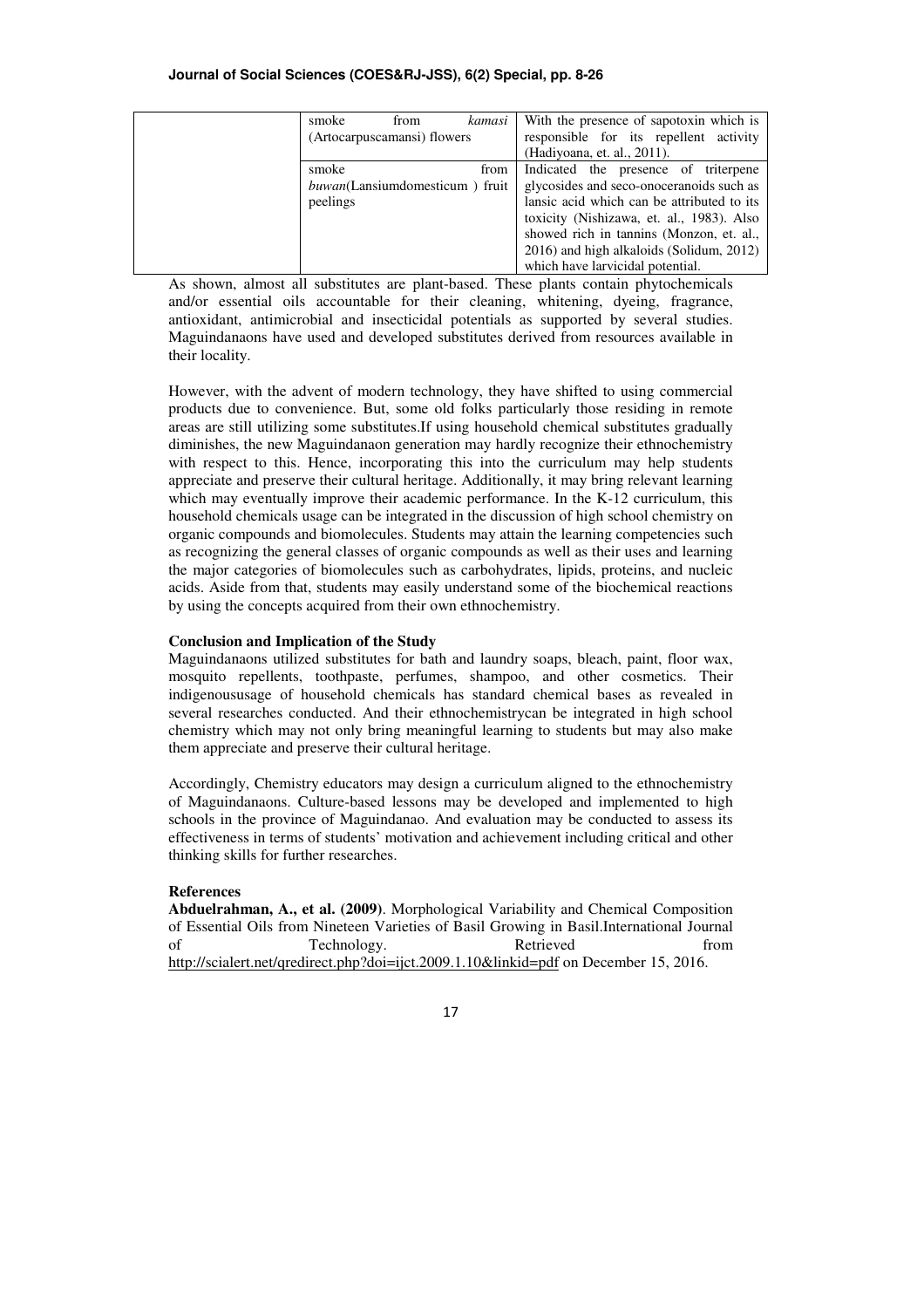**Abraham, C. (2016)**. A Study on Phytochemical Constituents of Averrhoabilimbi.Indian Journal of Applied Research.Retrieved from http://www.worldwidejournals.in/ojs/index.php/ijar/article/view/10299 on December 12, 2016.

Adeniyi, S., et al. Preliminary Phytochemical Analysis and Insecticidal Activity of Ethanolic Extracts of Four Tropical Plants against Beans Weevil. International Journal of the Physical Sciences.Retrieved from http://www.academicjournals.org/journal/IJPS/article-full-text-pdf/CA0348A26825 on

December 18, 2016. **Akter, K., et al. (2013)**. Evaluation of Antibacterial and Anthelmintic Activities with Total Phenolic Contents of Piper betel Leaves. Avicenna Journal of Phytomedicine.Retrieved from  $\blacksquare$ 

http://ajp.mums.ac.ir/pdf\_2777\_0d0d9a7c2b8b7bd216ecdb13c2890c40.html on December 20, 2016.

**Al-Dawah, N., et al. (2014)**. Comparative of Phytochemical and Antimicrobial of Sesbania grandiflora Leaves Extract. Medical Journal of Babylon.vol.11 no.3.Retrieved from http://www.medicaljb.com/library/paper/11\_3\_894.pdf on December 4, 2016.

**Arora, S., et al. (2013)**.Phytochemical, Antimicrobial, and Antioxidant Activities of Methanol Extracts of Leaves and Flowers of Ipomoea cairica.International Journal of Pharmacy and Pharmaceutical Sciences.Retrieved from Pharmacy and Pharmaceutical Sciences.Retrieved from http://www.ijppsjournal.com/Vol5Issue1/6163.pdf on December 9, 2016.

**Asaolu, M. et al. (2010)**. Evaluation of Phytochemicals and Antioxidants of Four Botanicals with Antihypertensive Properties.International Journal of Pharma and Bio Sciences.Retrieved from http://ijpbs.net/issue-2/112.pdf on December 7, 2016.

**Bajpai, V., et al. (2010)**. Profiling of Piper betle Cultivars by Direct Analysis in Real Time Mass Spectrometric Techniques.Biomedical Chromatography.Retrieved from http://onlinelibrary.wiley.com/doi/10.1002/bmc.1437/pdf on December 20, 2016.

**Barbalho, S., et al. (2012).** PsidiumGuajava (Guava): A Plant of Multipurpose Medicinal Applications. Medicinal and Aroamtic Plants.Retrieved from https://www.omicsgroup.org/journals/psidium-guajava-guava-a-plant-of-multipurpose-

medicinal-applications-2167-0412.1000104.php?aid=6652 on December 20, 2016.

**Baskara, C. et al. (2012).** The Efficacy of Carica papaya Leaf Extract on some Bacterial and Fungal Strain by Well Diffusion Method.Asian Pacific Journal of Tropical Disease.Retrieved from http://www.apjtcm.com/zz/2012s2/22.pdf on December 6, 2016.

**Braun, V. and Clarke, V. (2006).** Using Thematic Analysis in Psychology.Qualitative Research in Psychology.Retrieved from http://eprints.uwe.ac.uk/11735 on February 5, 2016.

**Chandira, M and Jayakar, B. (2010)**. Formulation and Evaluation of Herbal Tablets Containign Ipomoea digitata Extract. International Journal of Pharmaceutical Sciences Review and Research.Retrieved from

http://www.globalresearchonline.net/journalcontents/volume3issue1/Article%20022.pdf on December 9, 2016.

**Chanthaphon, S., et. al. (2008)**. Antimicrobial Activities of Essential Oils and Crude Extracts from Tropical Citrus spp. Against Food-Related Microorganisms. Retrieved from http://rdo.psu.ac.th/sjstweb/journal/30-Suppl-1/0125-3395-30-S1-125-131.pdf on December 9, 2016.

**Chengaiah, B., et al. (2010)**. Medicinal Importance of Natural Dyes- A Review.International Journal of PharmTech Research.Retrieved from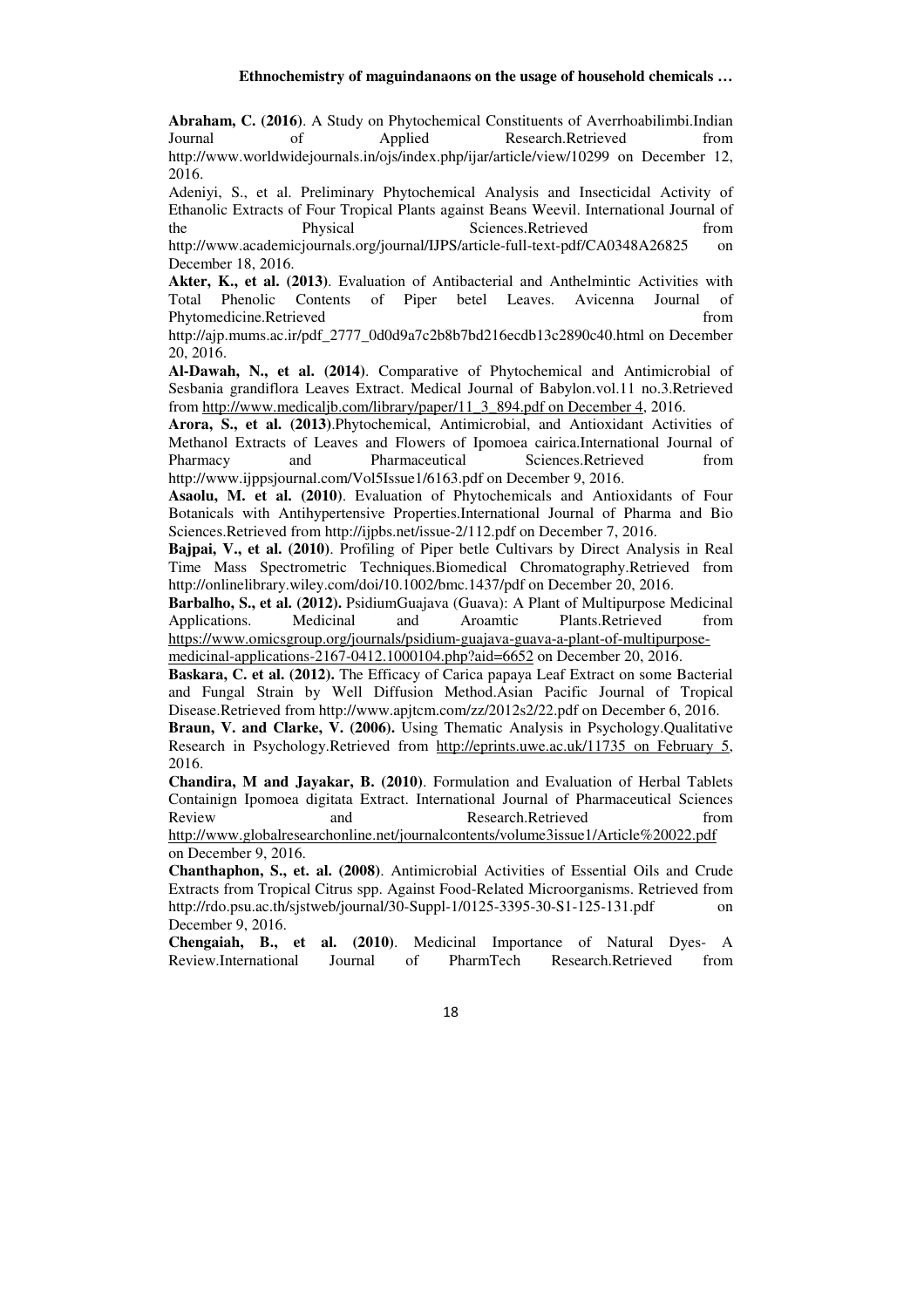http://sphinxsai.com/sphinxsaivol\_2no.1/pharmtech\_vol\_2no.1/PharmTech\_Vol\_2No.1P DF/PT=24%20(144-154).pdf on December 15, 2016.

**Choudhary, M., et al. (2014)**. Phytochemical and Pharmacological Activity of Genus Plumeria: An Updated Review. International Journal of Biomedical and Advance Research.Retrieved from http://ssjournals.com.md-in-1.webhostbox.net/index.php/ijbar/article/view/512 on December 16, 2016.

**Colecio-Juarez, M., et al. (2012)**.Characterization of Volatile Compounds in the Essential Oil of Sweet Lime.Chilean Journal of Agricultural Research.Retrieved from http://search.proquest.com/central/docview/1291056837/fulltextPDF/B2792E5632524E43 PQ/17?accountid=141440 on December 9, 2016.

**da Fonseca, A., et al. (2014)**. Fatty Chemical Composition and Antioxidant Activities of Coconut Oils (Cocos nucifera).Journal of Medicinal Plant Research.Retrieved from http://www.academicjournals.org/journal/JMPR/article-full-text-pdf/72F27EE47406 on December 8, 2016.

**Dangat, B., et. al. (2014).** Mineral Analysis of Averrhoabilimbi- A Potential Fruit.Asian Journal of Pharmaceutical and Clinical Research.Retrieved from http://www.innovareacademics.in/journals/index.php/ajpcr/article/view/1242 on December 11, 2016.

**Dassanayake, M. (1985).** A Revised Handbook to the Flora of Ceylon. Amerind Publishing Co., Ltd. New Delhi, India.

**Datta, A., et al. (2011).** Antimicrobial Property of Piper betel Leaf against Clinical Isolates of Bacteria.International Journal of Pharma Sciences and Research.Retrieved from http://www.ijpsr.info/docs/IJPSR11-02-03-05.pdf on December 20, 2016.

**Deharo, E. and Ginsburg, H. (2011).** Analysis of Additivity and Synergism in the Antiplasmodial Effect of Purified Compounds from Plant Extracts.Malaria Journal.Retrieved from

http://search.proquest.com/central/docview/902240237/C647DB2B10824110PQ/17?acco untid=141440 on December 10, 2016.

**Donglikar, M. and Deore, S. (2016).** Sunscreens: A Review. Pharmacognosy Journal.Retrieved from http://www.phcogfirst.com/phcogj on December 21, 2016.

**Dubois, S. (2013).** The Use of Salt Water for Washing the Mouth.Retrieved from http://www.livestrong.com/article/547267-the-use-of-salt-water-for-washing-the-mouth/ on December 14, 2016.

Education for All 2015 National Review Report: Philippines. Retrieved from http://unesdoc.unesco.org/images/0023/002303/230331e.pdf on March 20, 2016.

Endlein, E. and Peleikis, K. (2011). Natural Waxes: Properties, Compositions, and Applications. SOFW Journal.Retrieved from SOFW Journal.Retrieved from

https://www.kahlwax.de/fileadmin/downloads/SOFW\_Journal\_4\_2011.pdf on December 20, 2016.

**Estrela, C. and Holland, R. (2003).** Calcium Hydroxide :Study Based on Scientific Evidences. Journal of Applied Oral Science.Retrieved from Evidences. Journal of Applied Oral Science.Retrieved from http://www.scielo.br/pdf/jaos/v11n4/a01v11n4.pdf on December 20, 2016.

**Farooque, A., et al. (2012).** A Review on Plumeriaacuminata.International Journal of Research Pharmacy and Chemistry.Retrieved from http://www.ijrpc.com/files/31-264.pdf on December 16, 2016.

**Ferulic Acid.Oryza Oil and Fat Chemical Co., Ltd.** Retrieved from http://www.oryza.co.jp/html/english/pdf/Ferulic\_acid\_1.1M.pdf on December 18, 2016.

Fife, B. (2000). The Healing Miracles of Coconut Oil. Piccadilly Books Ltd., Healthwise Publications, Colorado Springs, Co. pp 1-46.

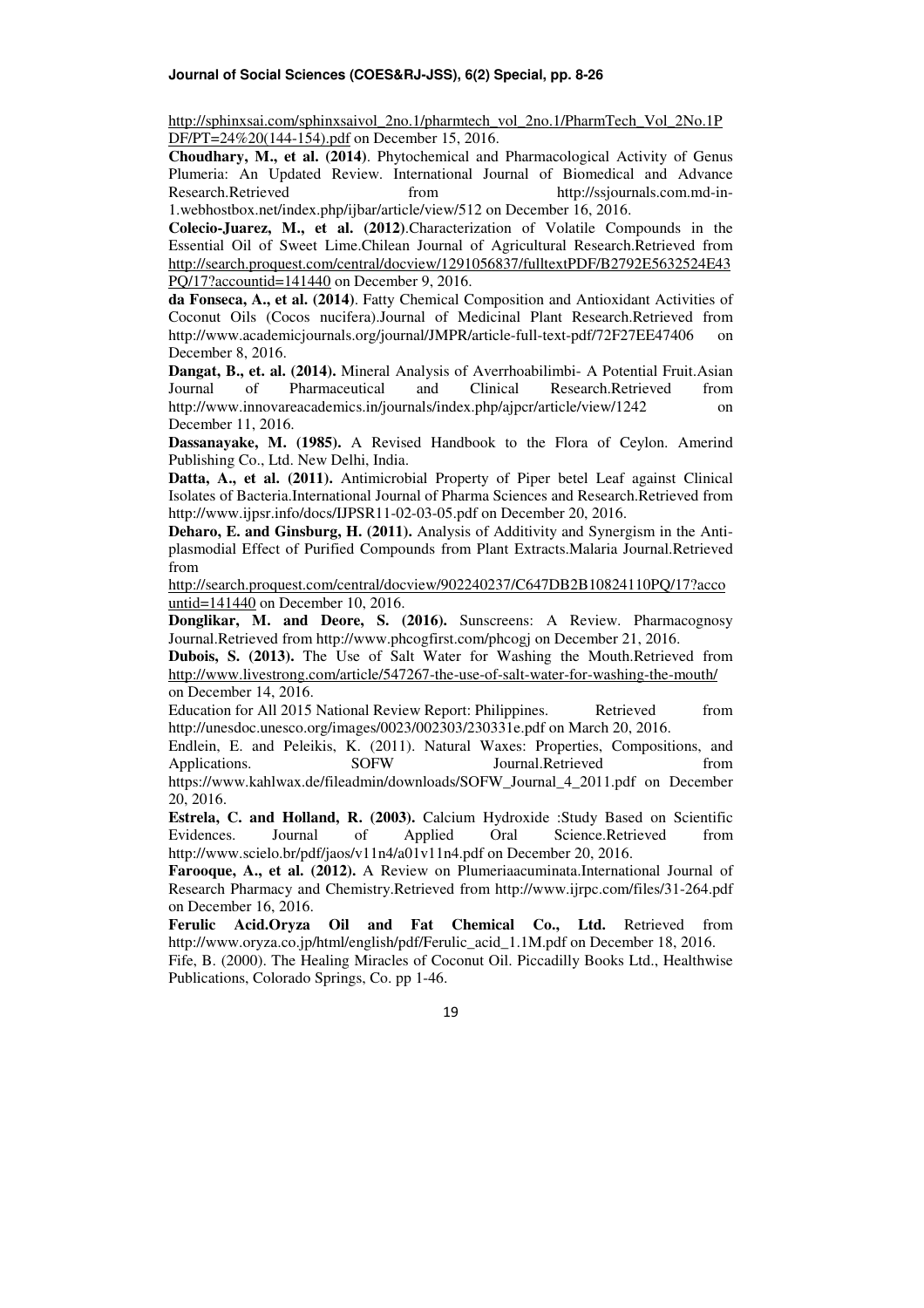**Ganjir, M., et al. (2013)**.Phytochemical Analysis, Cytotoxic and Antioxidant Potential of Ipomoea pes caprae and Merremia umbellate.International Journal of Scientific and technology Research. Retrieved from http://www.ijstr.org/final-

print/may2013/Phytochemical-Analysis-Cytotoxic-And-Antioxidant-Potential-Of-

Ipomoea-Pes-Capraelr.br-And-Merremia-Umbellatal.h.-Hallier..pdf on December 9, 2016. **Ghafar, M. et al. (2010)**. Flavonoid, Hesperidine, Total Phenolic Contents and Antioxidant Activities from Citrus species. African Journal of Biotechnology.Retrieved from http://www.ajol.info/index.php/ajb/article/view/77908/68305 on December 20, 2016. **Ghosh, P., et al. (2014)**. Physicochemical and Phytochemical Analysis of Copra and Oil of Cocos nucifera.Hindawi Publishing Corporation. Retrieved from https://www.hindawi.com/journals/ijfs/2014/310852/ on December 20, 2016.

**Goncalves, F., et al. (2008)**. Antibacterial Activity of Guava Leaf Extracts on Diarrhea-Causing Enteric Bacteria Isolate from Seabob Shrimp. Rev. Inst. Med. Trop. Retrieved from http://www.scielo.br/pdf/rimtsp/v50n1/a03v50n1.pdf on December 20, 2016.

**Gupta, V. (2016).** Phytochemcial Analysis and UV Protective Property of Psidiumguajava Leaves Extract.Agricultural Science.Retrieved from http://worldwidejournals.in/ojs/index.php/gjra/article/view/1945 on December 10, 2016.

**Hadiyoana, D., et al. (2011).** Repellent Activity of Bio-active Agent from

ArtocarpuscamansiagainstAe.Aegypti. Retrieved from

http://s3.amazonaws.com/academia.edu.documents/33002303/Repellent\_Activity\_of\_Bioactive Agent from Artocarpus camansi against Ae. Aegypti.pdf?AWSAccessKeyId= AKIAJ56TQJRTWSMTNPEA&Expires=1482652889&Signature=5994YGDM9nRc4wo nJM1AUHktbx8%3D&response-content-

disposition=inline%3B%20filename%3DRepellent\_Activity\_of\_Bio-active\_Agent\_f.pdf on December 20, 2016.

**Hansen, K., et al. (1995)**. Dusting and Cleaning Composition.United States Patent.Retrieved from https://www.google.com/patents/US5399282 on December 10, 2016.

**Hasanuzzaman, et al. (2013)** Evaluation of Total Phenolic Content, Free Radical Scavenging Activity and Phytochemical Screening of Different Extracts of Averrhoabilimbi.International Current Pharmaceutical Journal.Retrieved from http://www.banglajol.info/bd/index.php/ICPJ/article/view/14058 on December 10, 2016.

**Hasim, N. (2014).** Study on Bioactive Compound DegradationfromBelimbingBuluh. Undergraduate Thesis.Universiti Malaysia Pahang.Retrieved from http://umpir.ump.edu.my/9138/1/cd8673.pdf on December 10, 2016.

**Herman, S. (1998)**. Shake Before Using. Kosmeticos.Retrieved from http://www.stephenherman.com/002.pdf on December 20, 2016.

**IARC (2004).** Betel-quid and Areca-nut Chewing and Some Areca-nut-derived Nitrosamines.Monographs on the Evaluation of Carcinogenic Risks to Humans. Retrieved from https://www.ncbi.nlm.nih.gov/books/NBK316567/pdf/Bookshelf\_NBK316567.pdf on December 20, 2016.

**Ikpeme, C., et al**. Comparative Evaluation of the Nutritional, Phytochemical and Microbial Quality of Three Pepper Varieties. Journal of Food and Nutrition Sciences.Retrieved from the state of the state of the state of the state of the state of the state of the state of the state of the state of the state of the state of the state of the state of the state of the state of the

http://article.sciencepublishinggroup.com/pdf/10.11648.j.jfns.20140203.15.pdf on December 7, 2016.

**Imeri, A., et al. (2014)**. Essential Oil Composition in Three Cultivars of Ocimum in Albania.Arch. Biol. Sci. Retrieved from http://www.doiserbia.nb.rs/img/doi/0354- 4664/2014/0354-46641404641I.pdf on December 15, 2016.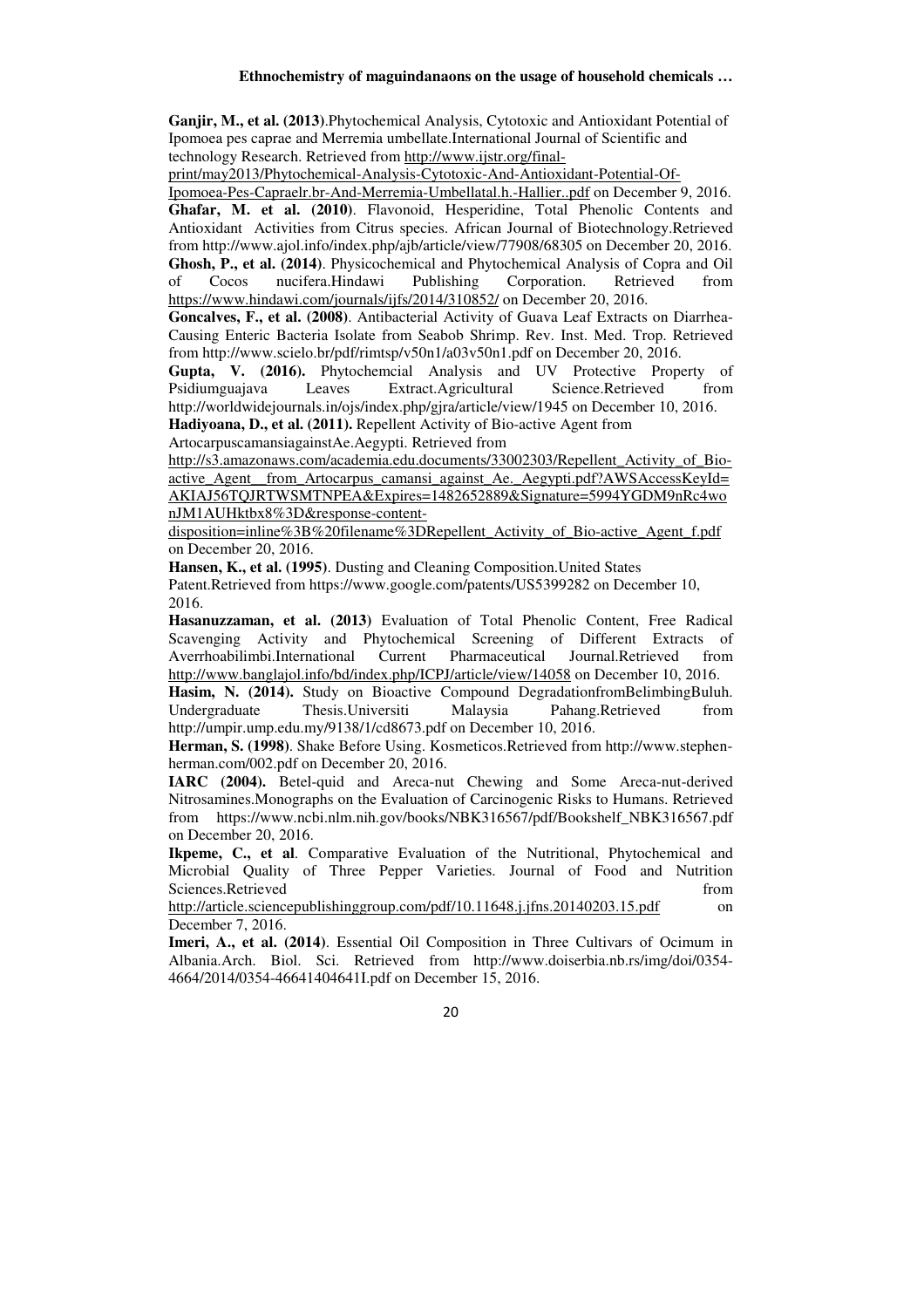**Imokawa, G. (1995)**. Structures and Functions of Stratum Corneum Lipids in the Skin.Journal of Japan Oil Chemistry Society.Vol 44 no. 10.

Jantan, I., et al. (1996). Chemical Composition of Some Citrus Oils from Malaysia.Journal of Essential Oil Research.Retrieved from http://dx.doi.org/10.1080/10412905.1996.9701030 on December 20, 2016.

**Jones, O. and Selinger, B. (2016).** The Chemistry of Cosmetics.Retrieved from http://www.nova.org.au/people-medicine/chemistry-cosmetics on December 20, 2016.

Karou, D., et al. (2005). Antibacterial Activity of Alkaloids from Sidaacuta.African Journal of Biotechnology. Retrieved from http://search.proquest.com/central/docview/1657301297/fulltextPDF/774B3CAB392F472 BPQ/7?accountid=141440 on December 8, 2016.

**Kaul, VK., et al. (1995).** Volatiles of the Absolute of Cestrum nocturnum.Journal of Essential Oil Research.Retrieved from https://eurekamag.com/pdf.php?pdf=002730870 on December 15, 2016.

**Khazaeli, P. and Mehrabani, M. (2008).** Screening of Sun Protective Activity of the Ethyl Acetate Extracts of Some Medicinal Plants.Iranian Journal of Pharmaceutical Research. The contract of the Retrieved contract and the search. The search of the search of the search of the search of the search of the search of the search of the search of the search of the search of the search of the

http://ijpr.sbmu.ac.ir/article\_738\_71b3fb4f53cb8afad2d05a01c621f841.pdf on December 10, 2016.

**Koba, K., et al. (2009).** Chemical Composition and Cytotoxic Activity of Chenopodiumambrosioides Essential Oil from Togo.Bangladesh Journal of Scientific and Industrial **Research.** Research. Retrieved **reduces** from http://www.banglajol.info/bd/index.php/BJSIR/article/view/4594/3704 on December 16, 2016.

**Koeler, P. and Wieser, H. (2013).** Chemistry of Cereal Grains.Handbook on Sourdough Biotechnology.Retrieved from http://www.springer.com/978-1-4614-5424-3 on December 18, 2016.

**Kumar, B., et al. (2016).** Phytochemical and In-vitro Pharmacological Evaluation of Ipomoea sepiaria Against Selected Pathogenic Microorganisms.European Journal of Pharmaceutical and Medical Research.Retrieved from http://www.ejpmr.com/admin/assets/article\_issue/1454131020.pdf on December 9, 2016.

**Kumar, K., et al. (2013).** A Review on Phytochemical Constituents and Biological Assay of Averrhoabilimbi.International Journal of Pharmacy and Pharmaceutical Science Research. The contract of the Retrieved contract the from the from the search.

http://s3.amazonaws.com/academia.edu.documents/32404717/KSK-

A.bilimbi.pdf?AWSAccessKeyId=AKIAJ56TQJRTWSMTNPEA&Expires=1481643596 &Signature=90qH1u99l3i93Ci%2FCUFa%2B5Zq0u0%3D&response-content-

disposition=inline%3B%20filename%3DA\_REVIEW\_ON\_PHYTOCHEMICAL\_CONS TITUENTS\_A.pdf on December 10, 2016.

Lati, E. (1995). New Research and development in Moisture retention Mechanism and Moisturizing Agents.Fragrance Journal.Vol. 23 no. 81.

**Logeswari, P., et al. (2013).** In-vivo Anti-inflammatory effect of Aqueous and Ethanolic Extract of Sidarhombifolia Root.IJPSR.Retrieved from http://search.proquest.com/central/docview/1366362189/fulltextPDF/FF921A8B5BC64F0 5PQ/1?accountid=141440 on December 19, 2016.

**Lourith, N., et al. (2013).** Aroma Profiles and Preferences of Jasminumsambac Flowers Grown in Thailand.Journal of Cosmetics Science.Retrieved from http://journal.scconline.org/pdf/cc2013/cc064n06/p00483-p00494.pdf on December 15, 2016.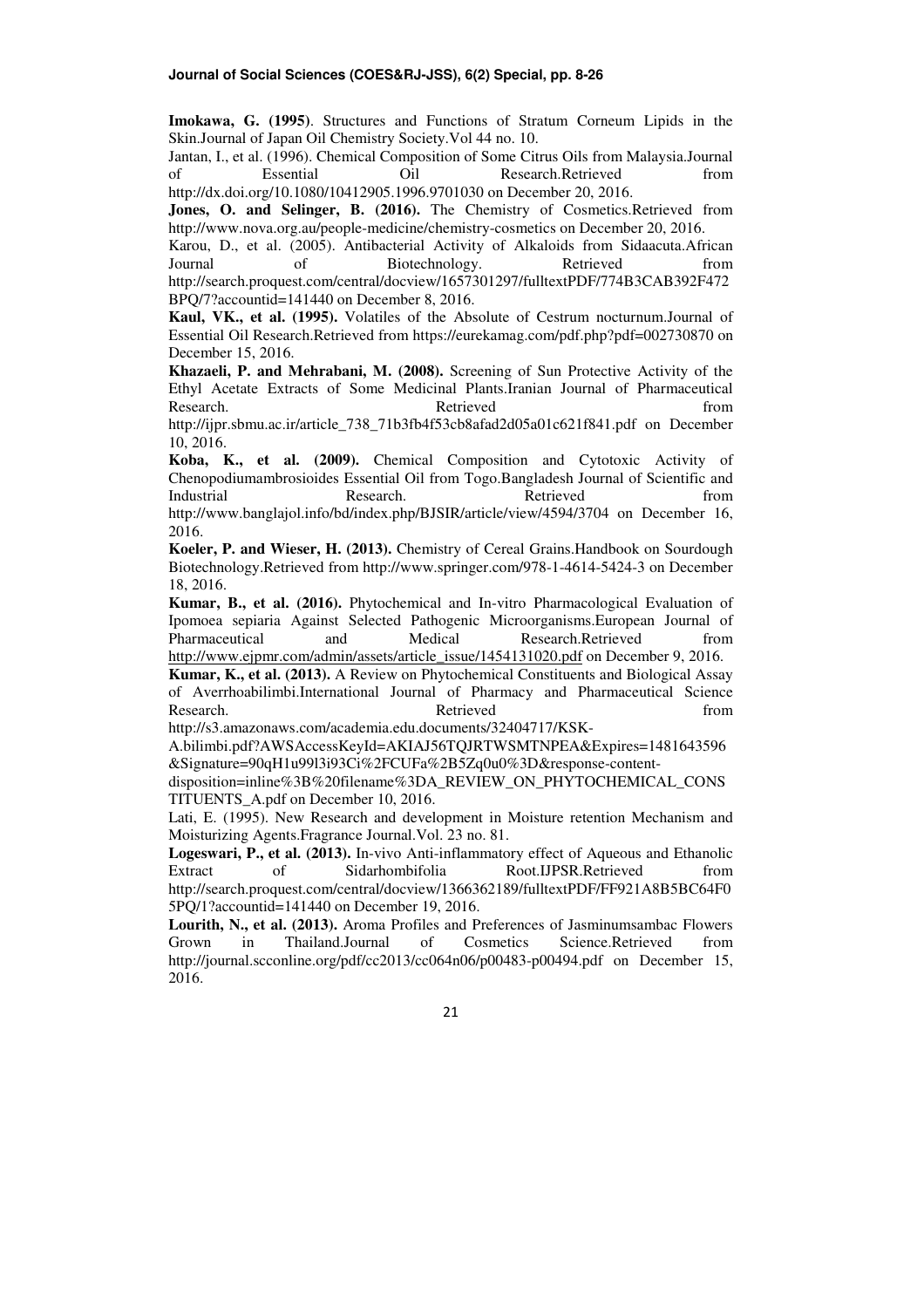Lu, R., et al. (2000). Blooming Type Disinfecting Cleaning Compositions.United States Patent.Retrieved from https://www.google.com/patents/US6066606 on December 10, 2016.

**Mabeku, L., et al. (2011).** Screening of Some Plants Used in Cameroonian Folk Medicine for the Treatment of Infectious Diseases.International Journal of Biology.Retrieved from http://www.ccsenet.org/journal/index.php/ijb/article/viewFile/10453/8690 on December 19, 2016.

Mangasakan, M. (2007).The Status of Teaching High School Chemistry in Cotabato City Division.Unpublished Thesis.Notre Dame University, Cotabato City.

**Marshall, E., et al. (2015).** Antimicrobial Screening and Phytochemical Analysis of Carica papaya Leaf Extracts. Standard Research Journal of Microbiological Sciences.Retrieved from the state of the state of the state of the state of the state of the state of the state of the state of the state of the state of the state of the state of the state of the state of the state of the

http://standardresearchjournals.org/journals/SRJMS/pdf/2015/march/Marshall%20et%20al .pdf on December 8, 2016.

**Maregesi, S., et al. (2014).** Documentation and Phytochemical Screening of Traditional Beauty Products Used in Missenyi District of Tanzania. Journal of Cosmetics, Dermatological Sciences and Applications.Retrieved from http://file.scirp.org/Html/9- 1050270\_52246.htm on December 8, 2016.

**Moghadamtousi, S., et al. (2015).** Annona muricata (Annonaceae): A Review of Its Traditional Uses, Isolated Acetogenins and Biological Activities. International Journal of Molecular Sciences.Retrieved from http://www.mdpi.com/1422-0067/16/7/15625 on December 20, 2016.

**Moghimipour, E. and Handali, S. Saponin:** Properties, Methods of Evaluation and Applications. Annual Research and Review in Biology. Retrieved from http://search.proquest.com/openview/a27b838df6820166561b9362ac0f6590/1?pqorigsite=gscholar on December 5, 2016.

**Mohammed, A., et. al. (2013).** Minerals Content, Essential Oils Composition and Physicochemical Properties of Citrus jambhiri from the Sudan.International Letters of Chemistry, Physics and Astronomy.Retrieved from http://search.proquest.com/openview/1f54c5238ce820d5b7b06c24f47d673e/1?pq-

origsite=gscholar on December 9, 2016.

**Monzon, R., et al.** Larvicidal Potential of Five Philippine Plants against Aedesaegypti and Culexquinquefasciatus. Sotheast Asian Journal Trop Med Public Health.Retrieved from http://www.tm.mahidol.ac.th/seameo/1994-25-4/1994-25-4-755.pdf on December 20, 2016.

**Mordue, A. and Nisbet, A. (2000).** Azadirachtin from the Neem Tree Azadirachtaindica: its Action Against Insects. An. Soc. Entomol. Brasil.Retrieved from

http://www.scielo.br/pdf/aseb/v29n4/v29n4a01.pdf on December 20, 2016.

**Motta, S., et al. (1993)** Ceramide Composition of the Psoratic Scale. BichemicaetBiophysicaActa.

**Mungole, A., et al. (2010).** Preliminary Phytochemical Screening of Ipomoea obscura- A Hepatoprotective Medicinal Plant.International Journal of PharmTech Research.Retrieved from

http://sphinxsai.com/Oct\_dec\_2010\_vol2\_no.4/PharmTech\_vol2\_no.4\_1\_pdf/PT=28%20( 2307-2312).pdf on December 9, 2016.

**Musa, A. and Gasmelseed, G. (2012).** Characterization of Lawsoniainermis as Vegetable Tanning Material.Journal of Forest Products and Industries.Retrieved from http://researchpub.org/journal/jfpi/number/vol1-no2/vol1-no2-5.pdf on December 20, 2016.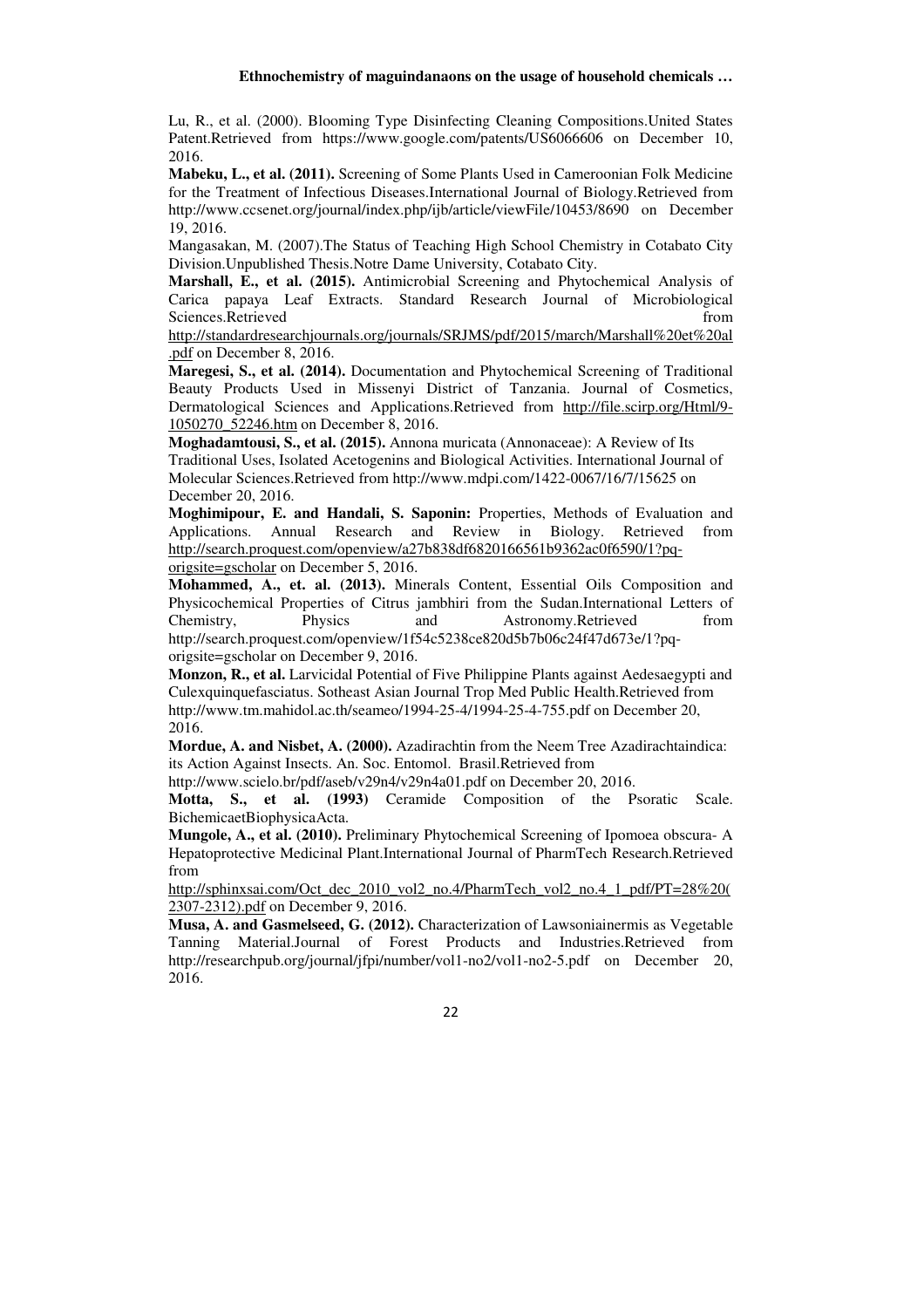**Narendhirakannan, R. and Limmy, T. (2010).** Invitro Antioxidant Studies on Ethanolic Extracts of Leaf, Stem, and Roots of Sidarhombifolia. International Journal of Pharma and Bio Sciences.Retrieved from http://www.ijpbs.net/issue-2/192.pdf on December 19, 2016.

**Nascimento, G., et al. (2000).** Antibacterial Activity of Plant Extracts and Phytochemicals on Antibiotic-Resistant Bacteria.Brazilian Journal of Microbiology.Retrieved from http://www.scielo.br/pdf/bjm/v31n4/a03v31n4.pdf on December 20, 2016.

**Nishizawa, et. al. (1983).** Structure of Lansiosides: Biologically Active New Triterpene Glycosides from LansiumDomesticum. Journal of Organic Chemistry.

NSO(2008).Retrievedfromhttps://psa.gov.ph/sites/default/files/attachments/aodao/article/T able%202.%20Basic%20Literacy%20Rate%20of%20Population%2010%20Years%20Old %20and%20Over%20and%20Population%2015%20to%2024%20Years%20Old%2C%20 by%20Sex%2C%20and%20Region%2C%20Philippines%202008\_0.pdf

Obidoa, O., et al. (2010).Phytochemical Analysis of Cocos nucifera.Journal of Pharmacy Research.

**Odenigbo, U. and Otisi, C. (2011).** Fatty Acids and Phytochemical Contents of Different coconut Seed Flesh in Nigeria. International Journal of Plant Physiology and Biochemistry.Retrieved from the state of the state of the state of the state of the state of the state of the state of the state of the state of the state of the state of the state of the state of the state of the state of

http://www.academicjournals.org/article/article1380037061\_Odenigbo%2520and%2520% 2520Otisi.pdf on December 8, 2016.

**Oliveira, J., et al. (2009).** Phytochemical Screening and Anticonvulsant Property of Ocimumbasilicum Leaf Essential Oil. Boletin Latinoamericano y del Caribe de PlantasMedicinales y Aromaticas.Retrieved from http://www.redalyc.org/pdf/856/85611774006.pdf on December 15, 2016.

Onwuegbuzie, et. al. (2012).The Qualitative Report.Retrieved from http://www.nova.edu/ssss/QR/QR17/onwuegbuzie.pdf on July 17, 2014.

Othman, S., et al. (2016).Essential Oils from the Malaysian Citrus Medicinal Plants.Journal of Medicines.Retrieved from http://www.mdpi.com/2305-6320/3/2/13/htm December 20, 2016.

**Oyi, A., et al.** Formulation and Antimicrobial Studies of Coconut Oil. Research Journal of Applied Sciences, Engineering and Technology.Retrieved from http://lovewildorganics.co.uk/wp-content/uploads/2014/12/Coconut-Oil.pdf on December 6, 2016.

**Padmalochana, K. and Rajan, M. (2014).** Antimicrobial Activity of Aqueous, Ethanol and Acetone Extracts of Sesbania grandiflora Leaves and its Phytochemical Characterization. International Journal of Pharma Sciences and Research.Retrieved from http://www.ijpsr.info/docs/IJPSR14-05-12-035.pdf on December 4, 2016.

**Paridhi, B., et al. (2015).** An Invitro Study of Determination of Anti-bacterial, Antioxidant, Anti-inflammatory Potential of Piper betel Essential Oil.Retrieved from http://www.ijrap.net/admin/php/uploads/1525\_pdf.on December 20, 2016.

Patil, P., et al. (2009). Pharmacological Activities of Areca catechu- A Review.Journal of Pharmacy Research.Retrieved from http://jprsolutions.info/files/final-file-56948d3c4ccdb9.87549482.pdf on December 20, 2016.

**Peters, D. (1994).** Terpene Cleaning Compositions and Methods of Using the Same.United States Patent.Retrieved from https://www.google.com/patents/US5277836 on December 10, 2016.

**Punjee, P., et al. (2009)**. Scented Extracts and Essential Oil Extraction from Micheliaalba. Journal of Natural Science.Retrieved from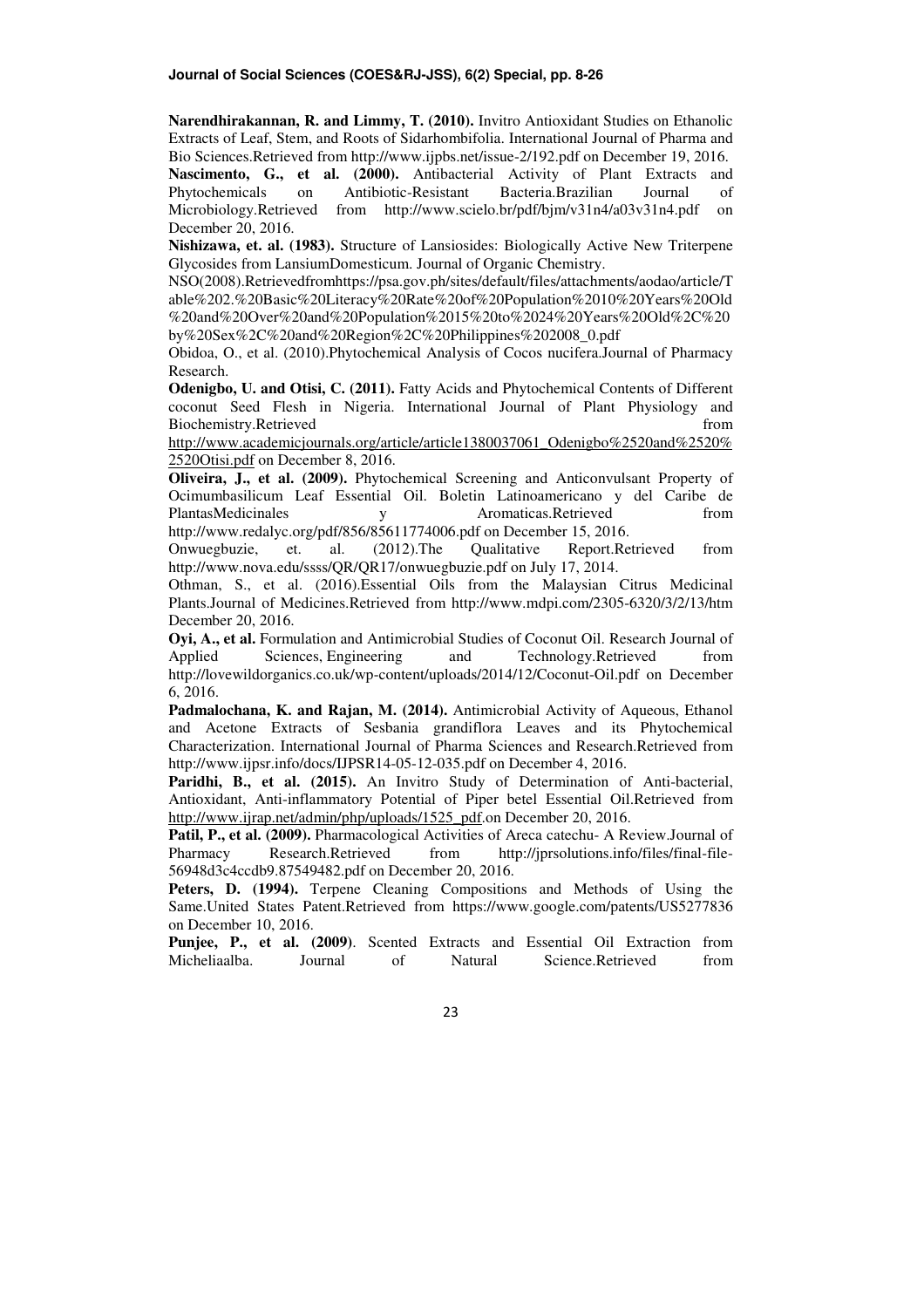http://www.thaiscience.info/Article%20for%20ThaiScience/Article/62/10034075.pdf on December 15, 2016.

**Quisumbing, E. (1978).** Medicinal Plants of the Philippines.Katha Publishing House. Quezon Avenue, Quezon City.

**Raj, G., et al. (2010).** Coconut Oil: Chemistry, Production and its Applications- A Review. Indian Coconut Journal.Retrieved from http://www.coconutboard.in/docs/English-Article-Gopalakrishna-CFTRI.pdf on December 8, 2016.

**Rao, V, et al. (2009)**. Comparison of Essential Oil Components in Rhizome and Invitro Regenerated Whole Plants of Kaempferia galangal.Journal of Medicinal and Aromatic Plant Sciences. Retrieved from http://www.researchgate.net/publication/256385545 on December 18, 2016.

**Rawat, A. and Mali, R. (2013)**. Phytochemical Properties and Pharmacological Activities of Nicotianatabacum: A Review. Indian Journal of Pharmaceutical and Biological Research.Retrieved from http://ijpbr.in/wp-content/uploads/2013/10/12-RR-mali.pdf on December 20, 2016.

Roy, A. and Saraf, S. (2005). Limonoids: Overview of Significant Bioactive Triterpenes Distributed in Plants Kingdom. Boil. Pharm. Bull. Retrieved from

https://www.jstage.jst.go.jp/article/bpb/29/2/29\_2\_191/\_pdf on December 20, 2016.

**Sabharwal, S., et al. (2013).** Jasminumsambac: A Review. International Journal of Pharmaceutical Research and Bio-Science.Retrieved from http://www.ijprbs.com/issuedocs/2013/10/IJPRBS%20430.pdf on December 15, 2016.

**Sahayaraj, K. and Ravi, C. (2008)**. Preliminary Phytochemistry of Ipomoea carnea and Vitexnegundo Leaves. International Journal of Chemical Science.Retrieved from http://www.sadgurupublications.com/ContentPaper/2008/1\_6(1)2008.pdf on December 8, 2016.

**Sainath, M., et al. (2016).** Formulation and Evaluation of Herbal Lipstick.International Journal of Advanced Research in Medical and Pharmaceutical Sciences.Retrieved from http://www.ijarmps.org/wp-content/uploads/2016/02/4.Formulation-And-Evaluation-of-Herbal-Lipstic.pdf on December 15, 2016.

**Sani, I., et. al. (2014).** Evaluation of Physicochemical Properties, Phytochemicals and Mineral Composition of Cocos nucifera Kernel Oil.International Journal of Advanced Research in Chemical Science.Retrieved from https://www.arcjournals.org/pdfs/ijarcs/v1 i8/4.pdf on December 8, 2016.

**Saraswati, J., et al. (2016)**. Analytical Techniques for Phytochemicals Screening and Bioactivities of Some Coleus Species: A Review. Journal of Pharmaceutical Science and Research.Retrieved from the search.Retrieved from the search.Retrieved from the search.Retrieved from the search of  $\mathbb{R}^n$ 

http://www.jpsr.pharmainfo.in/Documents/Volumes/vol8Issue04/jpsr08041611.pdf on December 15, 2016.

**Sazwi, N., et al. (2013)**. Antioxidant and Cytoprotective Activities of Piper betle, Areca catechu, Uncariagambir and Betel quid with and without Calcium Hydroxide.BMC Complementary and Alternative Medicine. Retrieved from

http://download.springer.com/static/pdf/550/art%253A10.1186%252F1472-6882-13- 351.pdf?originUrl=http%3A%2F%2Fbmccomplementalternmed.biomedcentral.com%2Fa rticle%2F10.1186%2F1472-6882-13-

351&token2=exp=1481756567~acl=%2Fstatic%2Fpdf%2F550%2Fart%25253A10.1186 %25252F1472-6882-13-

351.pdf\*~hmac=9c965369bcd77c9e4605e7b4d8e4106f770792e08058973f02f8e7fee35c4 d2d on December 20, 2016.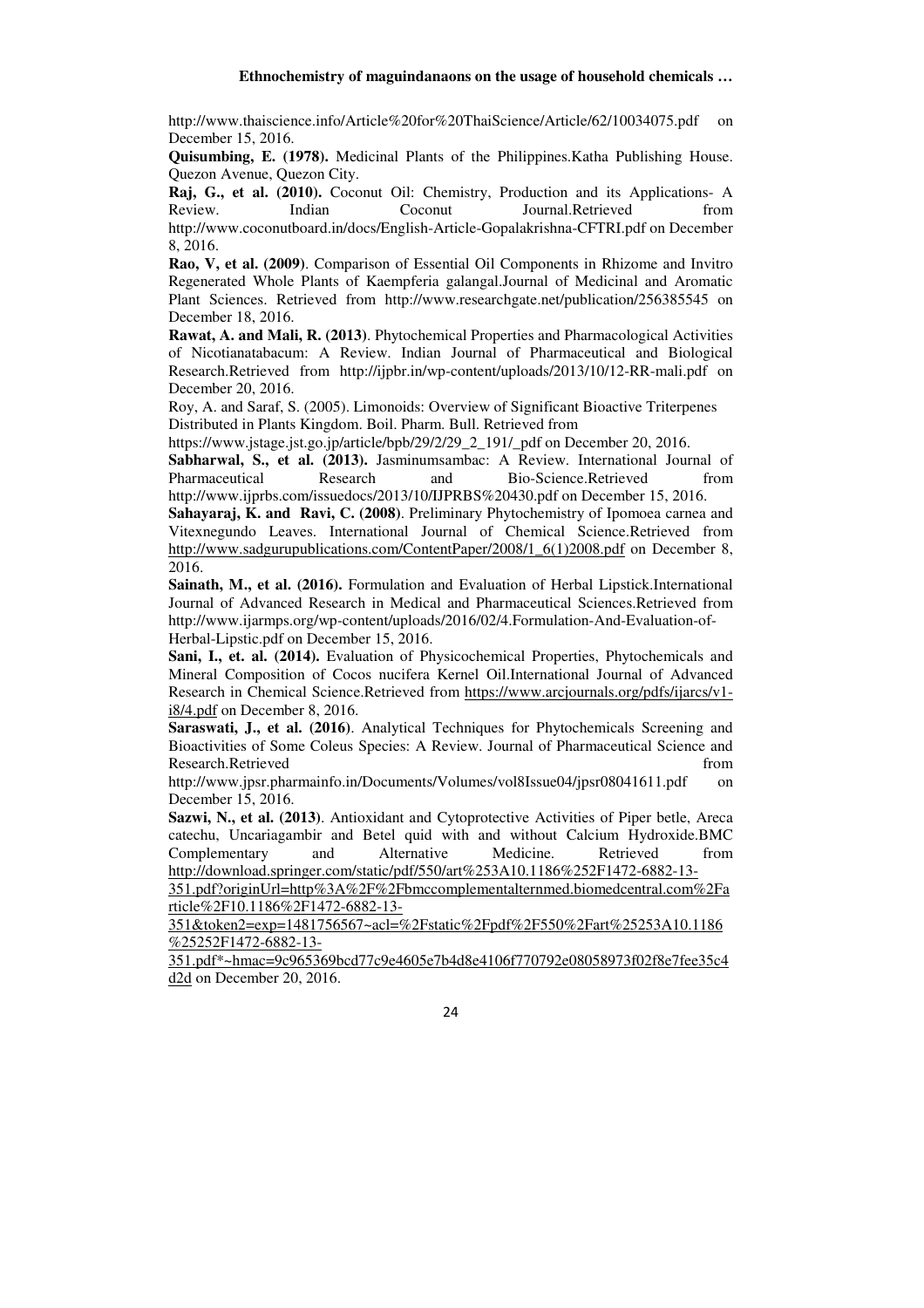**SEAMEO INNOTECH (2007).** Retrieved from http://www.seameo-innotech.org/wpcontent/uploads/2014/01/Policy-Research-on-Access-to-Quality-Basic-Education-for-Muslim-Learners.pdf on February 10, 2016.

**Sherwani, S., et al. (2013).** Qualitative Phytochemical Screening and Antifungal Activity of Carica papaya Leaf Extract against Human and Plant Pathogenic Fungi.International Research Journal of Pharmacy.Retrieved from http://www.irjponline.com/admin/php/uploads/1897\_pdf.pdf on December 7, 2016.

Shizha, E. (2005). Indigenous Knowledge and Languages in the Teaching and Learning of Science: A Focus on a Rural Primary School in Zimbabwe. Retrieved from http://adsabs.harvard.edu on December 6, 2014.

**Singh, I. and Chibuye, B. (2016).** Effect of Ethnochemistry Practices on Secondary School Students' Attitude Towards Chemistry. Journal of Education and Practice.Retrieved from http://www.iiste.org on December 26, 2016.

**Solidum, J. (2012).** Potential Nutritional and Medicinal Sources from Fruit Peels in Manila, Philippines. International Journal of Bioscience, Biochemistry and Bioinformatics.Retrieved from http://www.ijbbb.org/papers/114-A00017.pdf on December 20, 2016.

**Soumya, S. and Nair, B. (2012)**. Antifungal Efficacy of Capsicum frutescens Extracts Against Some Prevalent Fungal Strains Associated with Groundnut Storage. Journal of Agricultural Technology.Retrieved from http://www.ijataatsea.com/pdf/v8\_n2\_12\_March/29\_IJAT%202012\_8\_2\_\_S.L.pdf on December 5, 2016. **Suresh, K., et al. (2008).** Antimicrobial and Phytochemical Investigation of the Leaves of Carica papaya, Cynodondactylon, Euphorbia hirta, Melia azedarach, and Psidiumguajava.Ethnobotanical Leaflets.Retrieved from

https://pdfs.semanticscholar.org/d3b8/1025ca493972d0cccf370f5ca4f5187c5c45.pdf on December 8, 2016.

**Talib, W. (2010).** Anticancer and Antimicrobial of Plant-Derived Natural Products.Phytochemicals-Bioactivities and Impact on Health.Retrieved from http://cdn.intechopen.com/pdfs/25497.pdf on December 16, 2016.

**Tan, L., et al. (2015).** Traditional Uses, Phytochemistry, and Bioactivities of Canangaodorata. Hindawi Publishing Corporation Evidence-Based Complementary and Alternative Medicine. Retrieved from

https://www.ncbi.nlm.nih.gov/pmc/articles/PMC4534619/pdf/ECAM2015-896314.pdf on December 16, 2016.

**Tewtrakul, S., et al. (2005).** Chemical Components and Biological Activities of Volatile Oil of Kaempferia galangal.Songklanakarin Journal of Science and Technology.Retrieved from http://www.researchgate.net/publication/26470656 on December 8, 2016.

**ul-Haq, A. and ur-Rehman, S. (2004).** Chicken Eggs A Diverse Food. World Food Day Proceedings.Retrieved from http://www.researchgate.net/publication/297714605 on December 19, 2016.

**Umadevi, M., et al. (2012).** Rice-Traditional Medicinal Plant in India.Journal of Pharmacognosy and Phytochemistry.Retrieved from http://www.phytojournal.com/vol1Issue1/Issue\_may\_2012/1.2.pdf on December 19, 2016. USAID (2007). Policy Research on Access to Quality Basic Education For Muslim Learners.Retrievedfromhttp://www.iyfnet.org/sites/default/files/Quality\_BasicEd\_4\_Musli ms.pdf on Novermber 10, 2015.

**Vesper, H. et al. (1999)** Sphingolipids in Food and the Emerging Importance of Sphingolipids to Nutrition.Journal of Nutrition.Vol 129. Pp 1239-1250.